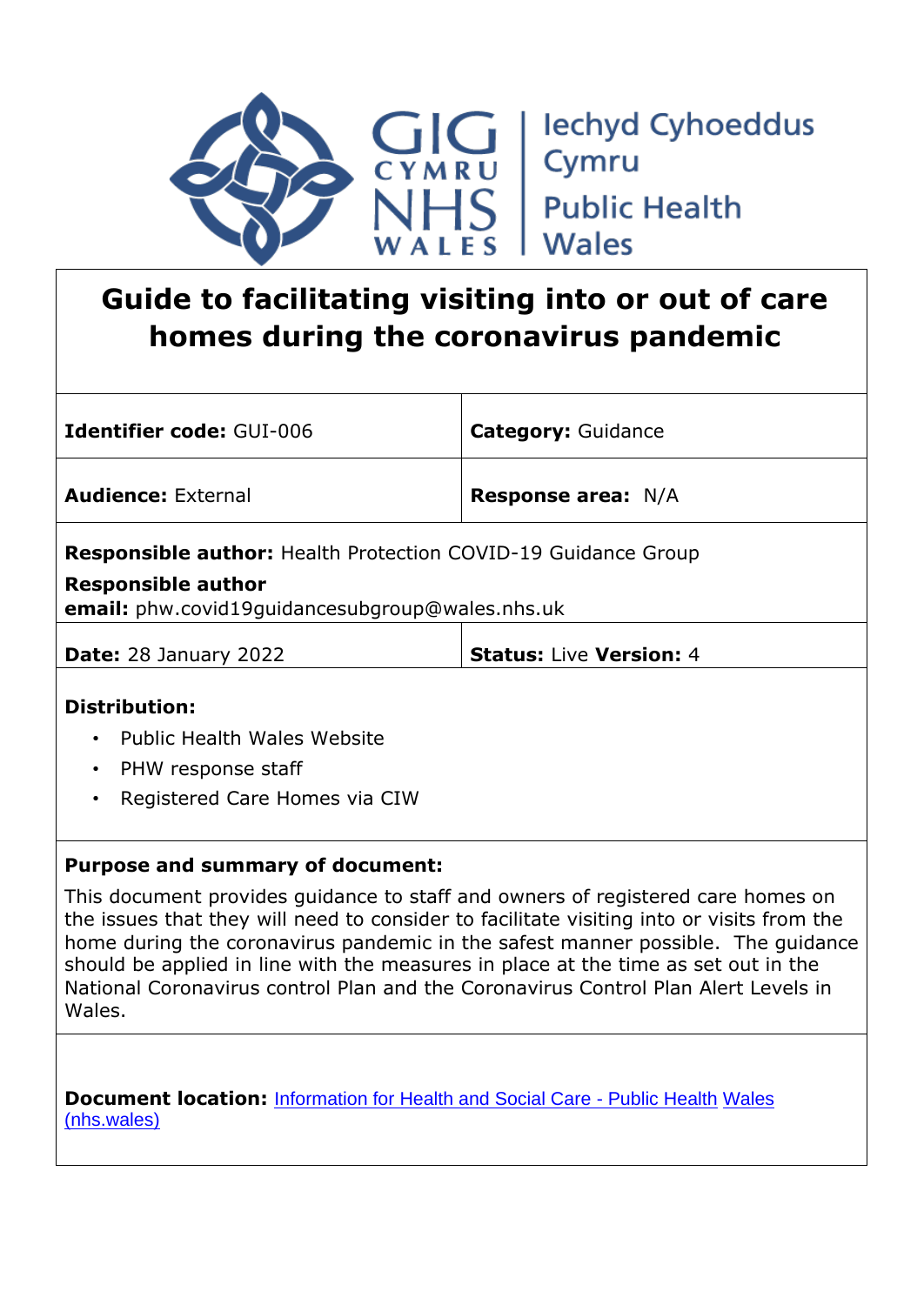### **1 Introduction**

This guidance has been developed to support care homes in facilitating visiting into and visits out from care homes for older people as well as people with Learning Disability, adults with disability and children during the coronavirus pandemic in the safest manner possible. It includes an appendix of common scenarios and outlines actions that can be taken to enable the visit to take place safely.

This guide should be used in conjunction with the following guidance and plans:

- [GUI-001 Guidance to Prevent and Manage COVID-19 within Residential Care](https://phw.nhs.wales/topics/latest-information-on-novel-coronavirus-covid-19/information-for-health-and-social-care/)  [Settings alongside other respiratory Viruses during Autumn/Winter 2021-22](https://phw.nhs.wales/topics/latest-information-on-novel-coronavirus-covid-19/information-for-health-and-social-care/)
- [Welsh Government Guidance on visiting in care homes](https://gov.wales/visits-care-homes-guidance-providers)
- [Coronavirus Control Plan](https://gov.wales/coronavirus-control-plans)

The guidance and risk assessment template can be used at any alert level but will need to be applied to the guidance and permitted level of visiting at the time.

## **2 Background**

Care homes, particularly those for older people, have been particularly vulnerable to infection and unfortunately loss of life during the pandemic. The virus which causes COVID-19 is highly infectious and easily transmitted. This has meant that once it enters a setting it can be very difficult to bring under control. During the Autumn and Winter of 2020/21 even with the experience of the first wave, infection, prevention and control (IP&C) guidance and advice from multi-agency partners, access to PPE, visitor restrictions and regular asymptomatic testing of staff a significant number of care homes experienced outbreaks of COVID-19.

Visitors are an important part of the recovery process for service users and visiting restrictions may lead to long term impacts on their mental health and wellbeing and that of their visitors. While we recognise the health, safety and wellbeing of residents, communities and staff and the risk of nosocomial transmission particularly in light of the more transmissible Omicron variant these need to be balanced against other risks. The care home population is now, for the most part, protected from serious harm by the very effective Covid vaccination programme. As the wider community enjoys greater personal freedom, it is important that residents in care homes are not excluded from this and supported to spend time with their friends and relatives. Every effort should be made to facilitate visits into or out of care homes.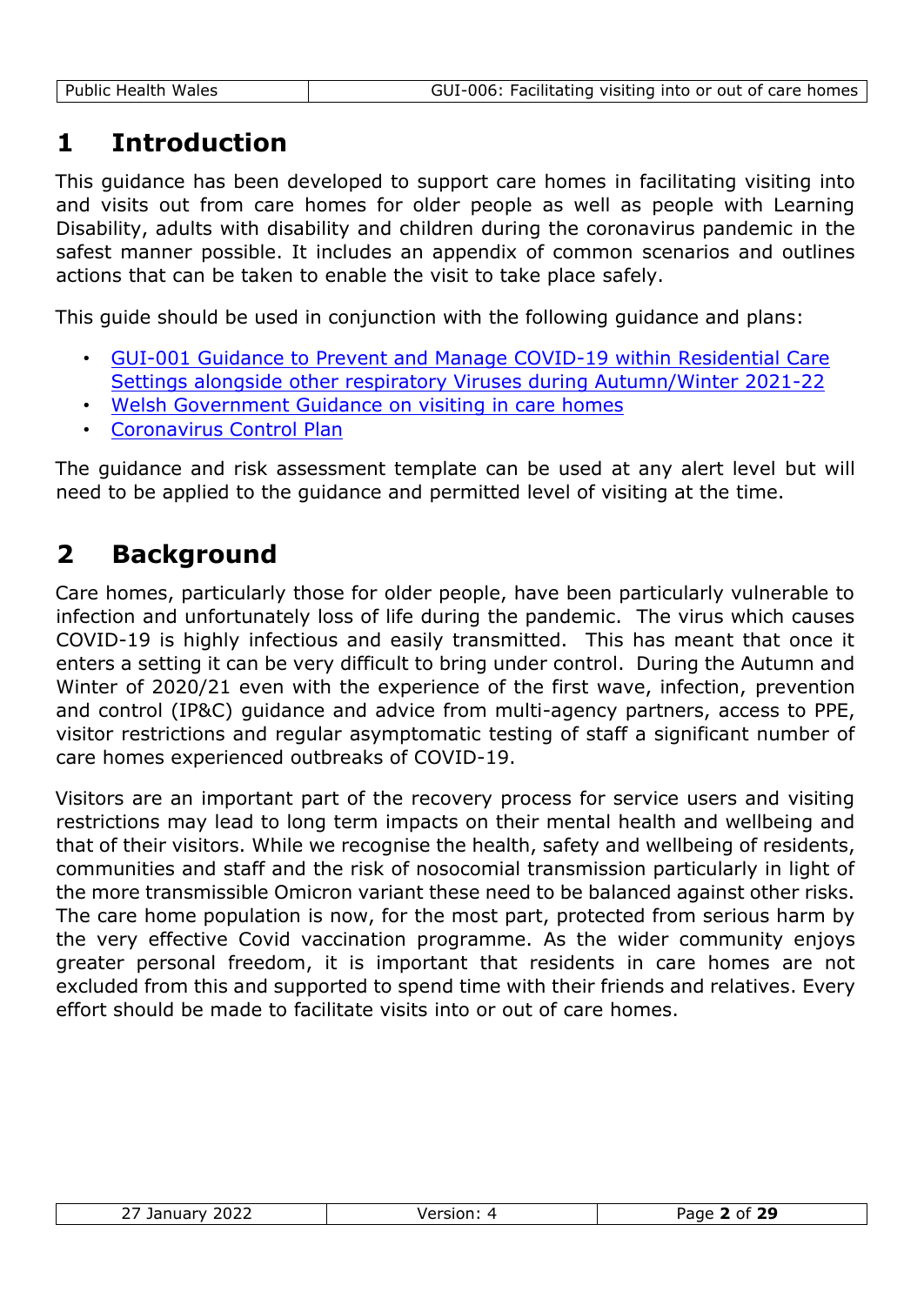

It is the responsibility of care homes to undertake risk assessment based on their understanding of the local situation, the needs of the residents and their capacity to facilitate visiting. This guide sets out the issues that care homes should consider in deciding how to facilitate visiting into and out of the home.

In broad terms a risk assessment will need to consider the following factors:

- The rates of infection at the time in the community e.g. [rolling 7 day](https://public.tableau.com/profile/public.health.wales.health.protection#!/vizhome/RapidCOVID-19virology-Public/Headlinesummary) average [per 100,000 population,](https://public.tableau.com/profile/public.health.wales.health.protection#!/vizhome/RapidCOVID-19virology-Public/Headlinesummary) or in the setting i.e. does it have an ongoing incident
- The transmissibility and severity of illness caused by the circulating virus
- The resident/s and their degree of vulnerability to infection in addition to the potential impact of not seeing loved ones
- The vaccination status of the resident/s.
- The visit itself, who will be visiting or be being visited, frequency and duration
- Where the visit will take place and the control measures in place

Any visiting within the care home or out into the community, when permitted, must be undertaken in line with the general coronavirus prevention guidance appropriate for the current alert level.

#### **2.1 Visitor testing**

Care homes have been provided with lateral flow tests to enable visitors into the home to be tested prior to entering the property. The tests provide a rapid result (within 30 minutes) and individuals who test negative can enter the setting. While some care

| so minutes) and marviaudis who test negative can enter the setting. While some care |              |
|-------------------------------------------------------------------------------------|--------------|
| January 2022                                                                        | Page 3 of 29 |
|                                                                                     |              |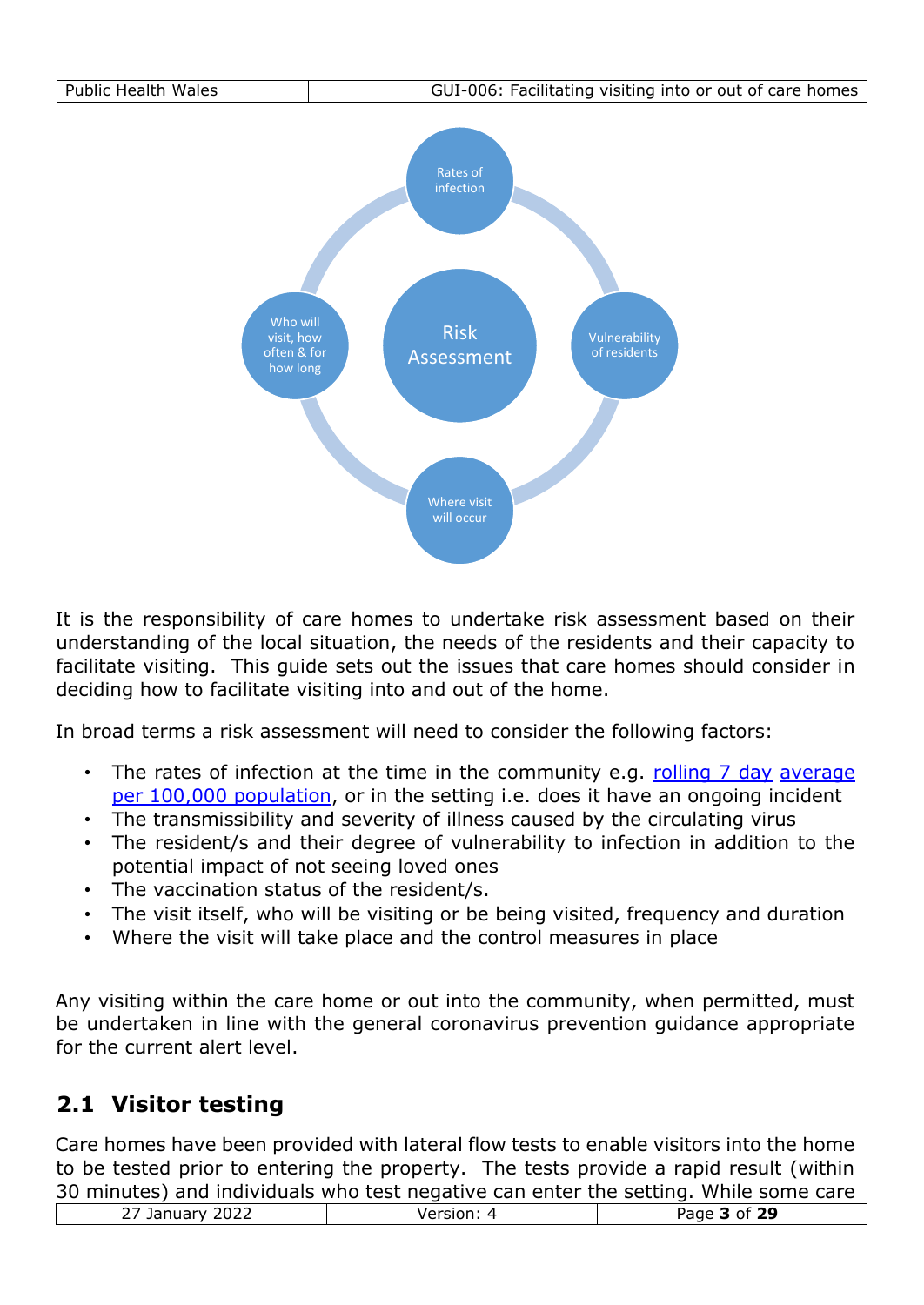| Public Health Wales | GUI-006: Facilitating visiting into or out of care homes |
|---------------------|----------------------------------------------------------|
|                     |                                                          |

homes are continuing to undertake visitor testing at the home others are allowing visitors to bring proof of a negative LFD test taken within 24 hours of the visit. Those who test positive cannot visit and if tested positive at the care home should go home immediately and follow Welsh Government guidance for [self-isolation.](https://gov.wales/self-isolation) It is no longer recommended that anyone who tests positive on LFD has a confirmatory PCR test.

#### **2.2 Vaccination**

The COVID-19 vaccination programme is progressing well and uptake booster doses of vaccine in residents and staff is very high. However, while the vaccines are very effective at reducing severe disease and hospital admission, no vaccine is 100% effective and therefore even if residents and visitors have been vaccinated providers should continue to follow current COVID-19 guidance to protect residents and staff.

#### **2.3 Visitor Declaration**

All visitors should be asked to complete a declaration on each visit or for each visit out, when permitted. This should ask visitors to declare that each individual visiting or those that will be present on a visit out can answer yes to each of the following statements:

- I am well and I do not have symptoms of COVID-19 (new continuous cough, fever or loss of taste and or/smell)
- I have not tested positive for COVID-19 in the last 10 days OR
- I have had COVID-19 in the last 10 days and confirm that I have complied with the self-isolation guidance for vaccinated individuals and have had 2 consecutive negative LFDs 24 hours apart
- I have not been asked to isolate as a contact of a positive case in the last 10 days or nobody in my household is displaying symptoms of COVID-19 OR
- I have been a close contact of a positive case of Covid-19 in the last 10 days and have complied with the daily LFD testing guidance, all tests have been negative. It is more than 48 hours since the household contact tested positive.

## **3 Undertaking a Risk Assessment**

Risk assessments are always context specific which means that if things change it is necessary to review and update them. Each care home should undertake a general risk assessment for visiting to or from the home. They should review this regularly and make amendments if the situation changes. In addition, it will be necessary to risk assess individual visits, particularly during periods where general visiting is not permitted or where residents are leaving the home to visit a public place or a private home.

The template provides guidance on what increases or decreases risk and advice on how risk can be reduced or mitigated. It will not be possible to mitigate all risks and

| 2022<br>~-<br>11583<br>January<br>$\sim$ / | orcion<br>rei Siuli. | 29<br>Page<br>∴of<br>$\mathbf{A}$ |
|--------------------------------------------|----------------------|-----------------------------------|
|--------------------------------------------|----------------------|-----------------------------------|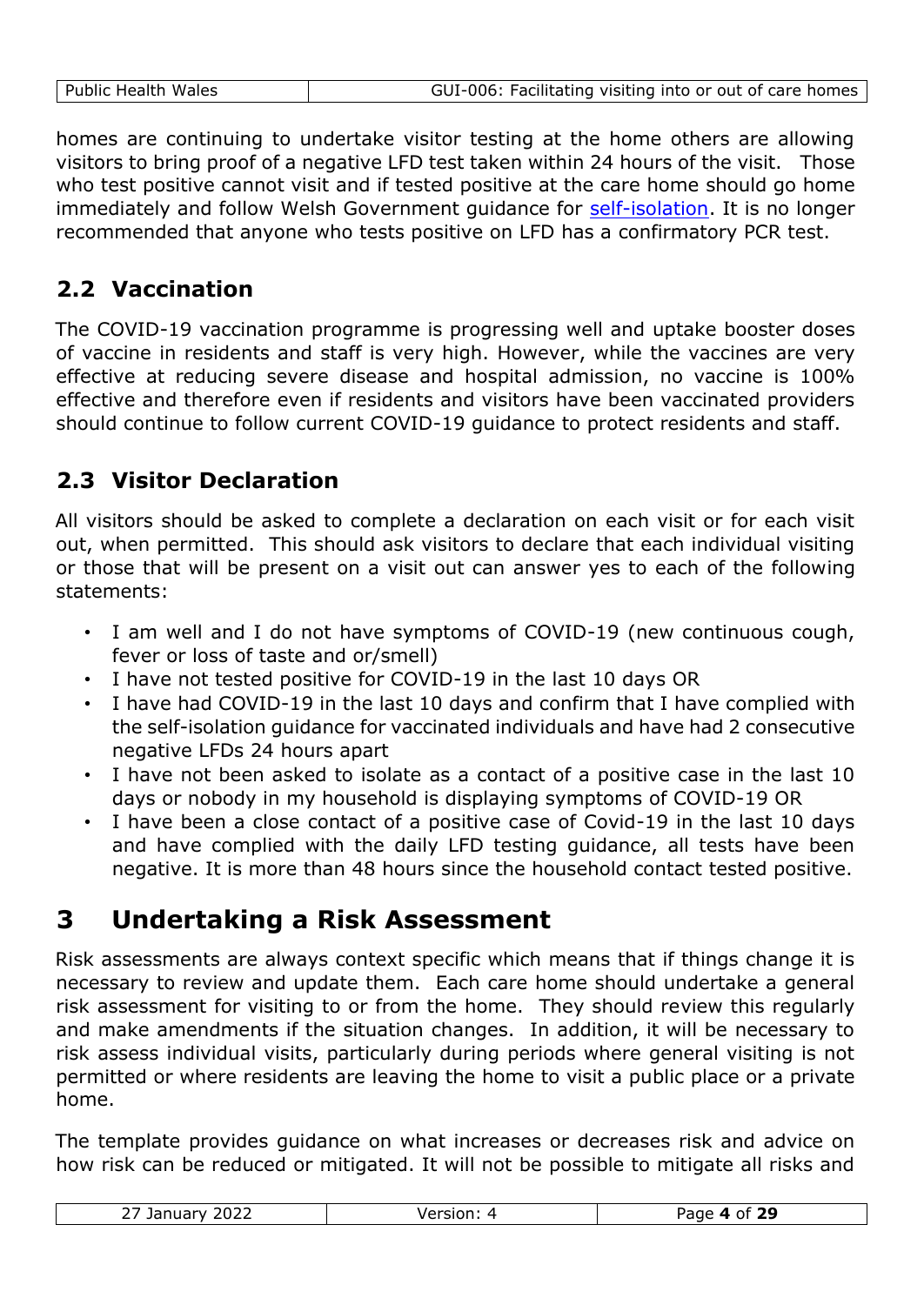|  | GUI-006: Facilitating visiting into or out of care homes |
|--|----------------------------------------------------------|
|--|----------------------------------------------------------|

in those situations a best interests decision will need to be made about the importance of the visit at that time.

This guidance has been produced to support visiting as safely as possible by managing and reducing risks and there is an expectation that care homes will facilitate visiting, in line with the guidance at the time, whenever possible. The care home sector has demonstrated their ability to allow visiting into and out of care homes without incurring harm and going forward prohibiting visiting should be on an exceptional basis only. The frequency and duration of visits will be determined by what each individual care home can support.

#### **3.1 Communication**

Public Health Wales

It is important that there is clear and ongoing communication between the care home and the visitors and people being visited to ensure that everyone is aware of the arrangements for the visit and the control measures that are in place for example, the use of testing and PPE.

It is important that there is a shared approach to facilitating visits that are as low risk as possible, families and others supporting visits out of the care home should be willing to work with the home to plan a visit that is as safe as possible.

#### **3.2 Using the template**

Templates have been provided in Appendix 1 (Visits into Care Homes) and Appendix 2 (Visits Out of Care Homes). You may use your own risk assessment templates or add additional questions to these.

Guidance is provided in section 3.3 and 3.4 to help in completing each section of the template.

We suggest that you record the relevant information in Column 2 and in Column 3 you note your conclusion and any mitigating steps you plan to take.

You should refer to the guidance listed at the start of this document and other guidance produced and issued subsequently by Welsh Government, Care Inspectorate Wales, Public Health Wales or your Local Authority/Health Board or Incident Management Team.

It is important that you facilitate visits in line with the national guidance at the time.

If you need advice on a specific complex situation or issue your local Health Protection Team or Environmental Health Officer should be able to help. **Neither your local Environmental Health Officer nor Public Health Wales is able to sign off or agree your risk assessment.**

| $\sim$ $\sim$ $\sim$<br>$\overline{\phantom{a}}$<br><b>The South of</b><br>$\sim$ / Jaliual V $\sim$<br>. | f 29<br><b>Dooo</b><br>റ+<br>-<br>zacie i |
|-----------------------------------------------------------------------------------------------------------|-------------------------------------------|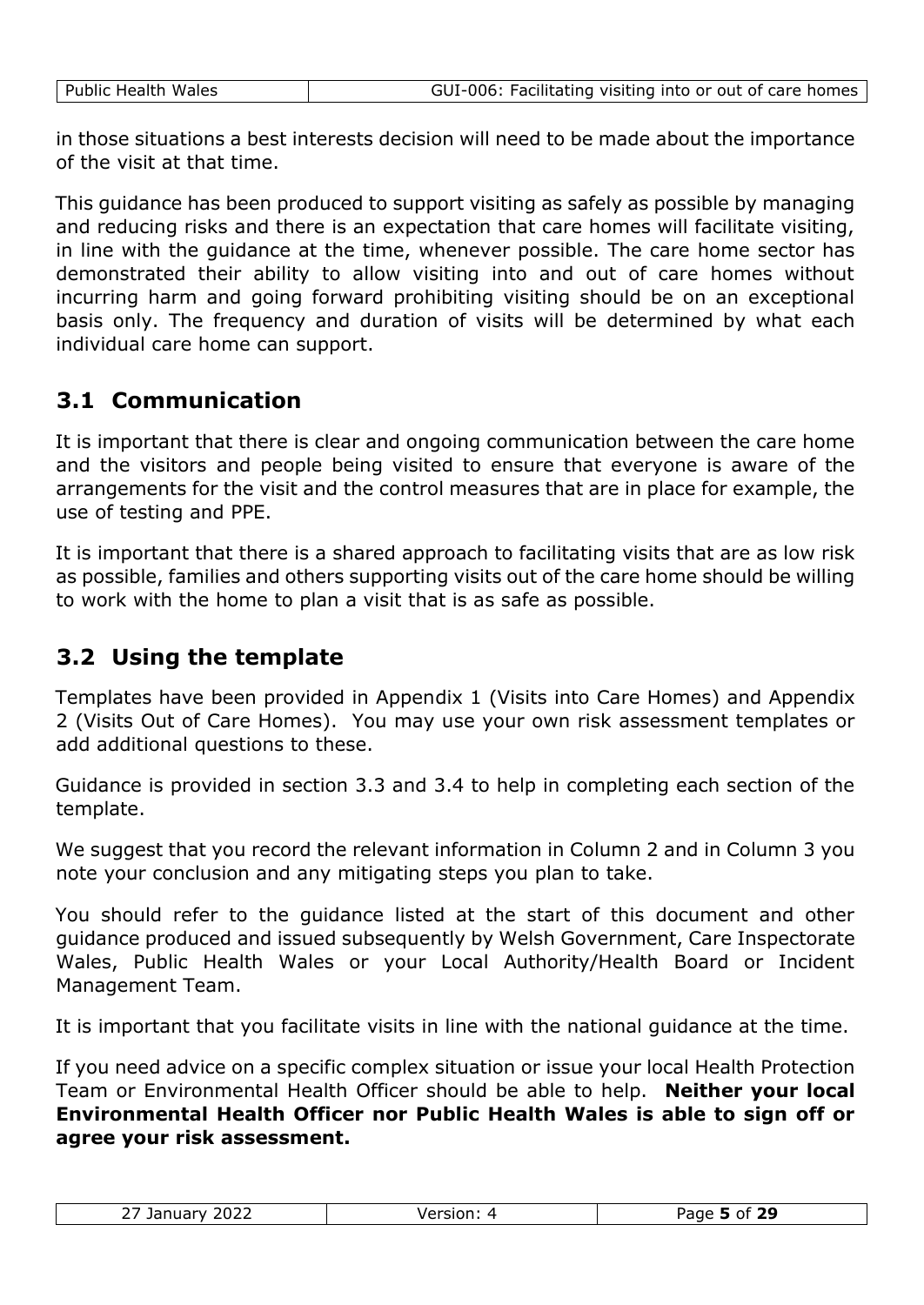#### **3.3 Guidance on completion of the Risk Assessment Template – visiting in care homes**

|      | Risk assessment purpose | This should include information about the reason for the risk assessment e.g. is it<br>an overall risk assessment for the home or for a particular resident or activity |  |
|------|-------------------------|-------------------------------------------------------------------------------------------------------------------------------------------------------------------------|--|
| Date | Date of risk assessment | <b>Completed By</b>                                                                                                                                                     |  |

| <b>Risk Assessment Area</b>                                               |            | <b>Guidance</b>                                                                                                                                                                                                                                                                                                                                                                                                                                                                                                                                                                                                                                                                               | <b>Mitigation</b>                                                                                                                                                                                                                                                                                                                                                                                                                                                                                                                                                                                                                                                                                                                           |
|---------------------------------------------------------------------------|------------|-----------------------------------------------------------------------------------------------------------------------------------------------------------------------------------------------------------------------------------------------------------------------------------------------------------------------------------------------------------------------------------------------------------------------------------------------------------------------------------------------------------------------------------------------------------------------------------------------------------------------------------------------------------------------------------------------|---------------------------------------------------------------------------------------------------------------------------------------------------------------------------------------------------------------------------------------------------------------------------------------------------------------------------------------------------------------------------------------------------------------------------------------------------------------------------------------------------------------------------------------------------------------------------------------------------------------------------------------------------------------------------------------------------------------------------------------------|
| Does the setting currently<br>have an incident or outbreak<br>of COVID-19 | residents. | Where a home has identified an incident<br>or outbreak, it is important that infection<br>prevention measures are maintained,<br>and visits during these periods may need<br>to be adapted to ensure this.<br>Asymptomatic, fully vaccinated<br>individuals who have not had "household<br>type" contact with a case should<br>continue to be supported to receive<br>visits over and above the "essential<br>visitor", providing those visitors follow<br>the visitor's guidance as usual and do<br>not have contact with other vulnerable<br>For care home residents who are<br>deemed to be "non-household" contacts<br>of a case of COVID-19, consideration<br>may be given to supporting | 'Essential visitors' should have been designated<br>pre outbreak/incident so clear who they are.<br>Visiting should be supported where the resident<br>being visited is fully vaccinated, asymptomatic<br>and has not had household type contact with a<br>confirmed case<br>In the context of visiting where there is evidence<br>of ongoing widespread transmission in the<br>home, 'end of life' visiting would be indicated<br>during the last days/weeks of life.<br>Window visits should be considered during an<br>incident or outbreak for family and friends who<br>are not the 'essential visitor', provided:<br>o care home staff can support this<br>o the layout of the care home means that<br>visitors do not enter the home |
| 28 January 2022                                                           |            | Version: 4                                                                                                                                                                                                                                                                                                                                                                                                                                                                                                                                                                                                                                                                                    | Page 6 of 29                                                                                                                                                                                                                                                                                                                                                                                                                                                                                                                                                                                                                                                                                                                                |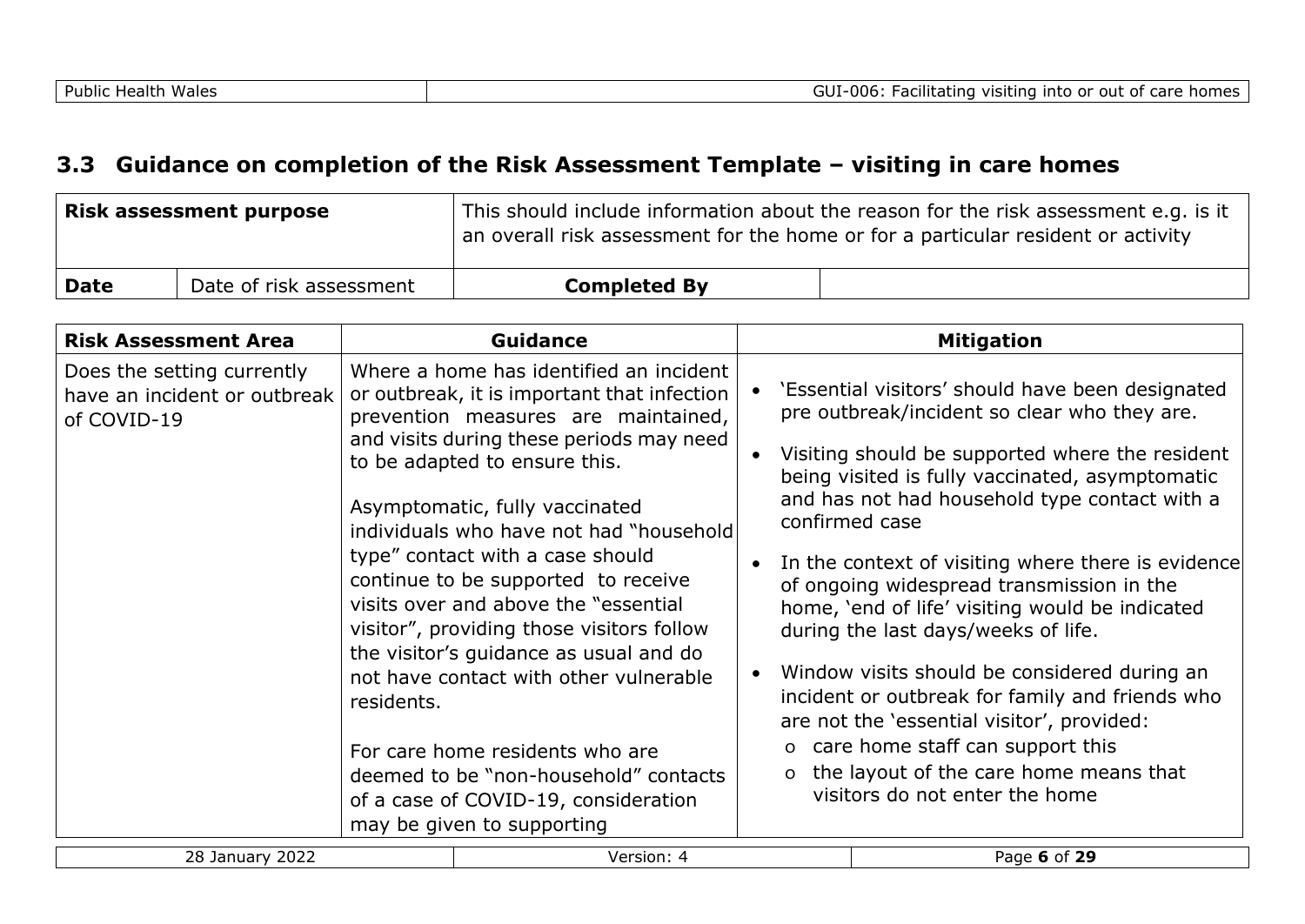| <b>Risk Assessment Area</b>                                                                                                                                                                                                                               | Guidance                                                                                                                                                                                                                                                                                                                                                                                                                                                         | <b>Mitigation</b>                                                                                                                                                                                                                                                                                                                                               |
|-----------------------------------------------------------------------------------------------------------------------------------------------------------------------------------------------------------------------------------------------------------|------------------------------------------------------------------------------------------------------------------------------------------------------------------------------------------------------------------------------------------------------------------------------------------------------------------------------------------------------------------------------------------------------------------------------------------------------------------|-----------------------------------------------------------------------------------------------------------------------------------------------------------------------------------------------------------------------------------------------------------------------------------------------------------------------------------------------------------------|
|                                                                                                                                                                                                                                                           | asymptomatic fully vaccinated<br>individuals to continue to leave the<br>home / visit family / socialise.                                                                                                                                                                                                                                                                                                                                                        | o the resident can come to a window without<br>exposing other vulnerable residents<br>o the visitor remains two metres from the<br>window<br>The window may be opened if visitors maintain<br>$\bullet$<br>a two metre distance.<br>Testing is not required for window visits.<br>$\bullet$                                                                     |
| Has the home been advised<br>by the Local Authority or<br>Incident<br>Management Team or Public<br>Health Wales to restrict<br>visiting due to concern about<br>rates of infection in the area<br>or possible circulation of a<br>new variant of concern? | There may be circumstances where<br>there is concern about a localised<br>outbreak of infection.<br>This may result in additional local<br>visiting restrictions being advised such<br>as 'essential visitors' and other frequent<br>visitors only who understand and<br>comply with IP&C guidance and testing.<br>In these circumstances homes should<br>follow the advice given.<br>Visiting of any kind may not be advised<br>depending on the circumstances. | If advised by the Local Authority or IMT that<br>routine visiting should cease visiting is still<br>permitted by the 'essential visitor' and by other<br>visitors in exceptional circumstances, including<br>but not limited to end of life (see above).<br>Where visits take place on this basis the rest of<br>the risk assessment below should be completed. |

| ררחר<br>ົ <u>ດດ</u> 1<br>Janua<br>∠o<br>∠∠∪ | Version: | --<br>Page<br>oт |
|---------------------------------------------|----------|------------------|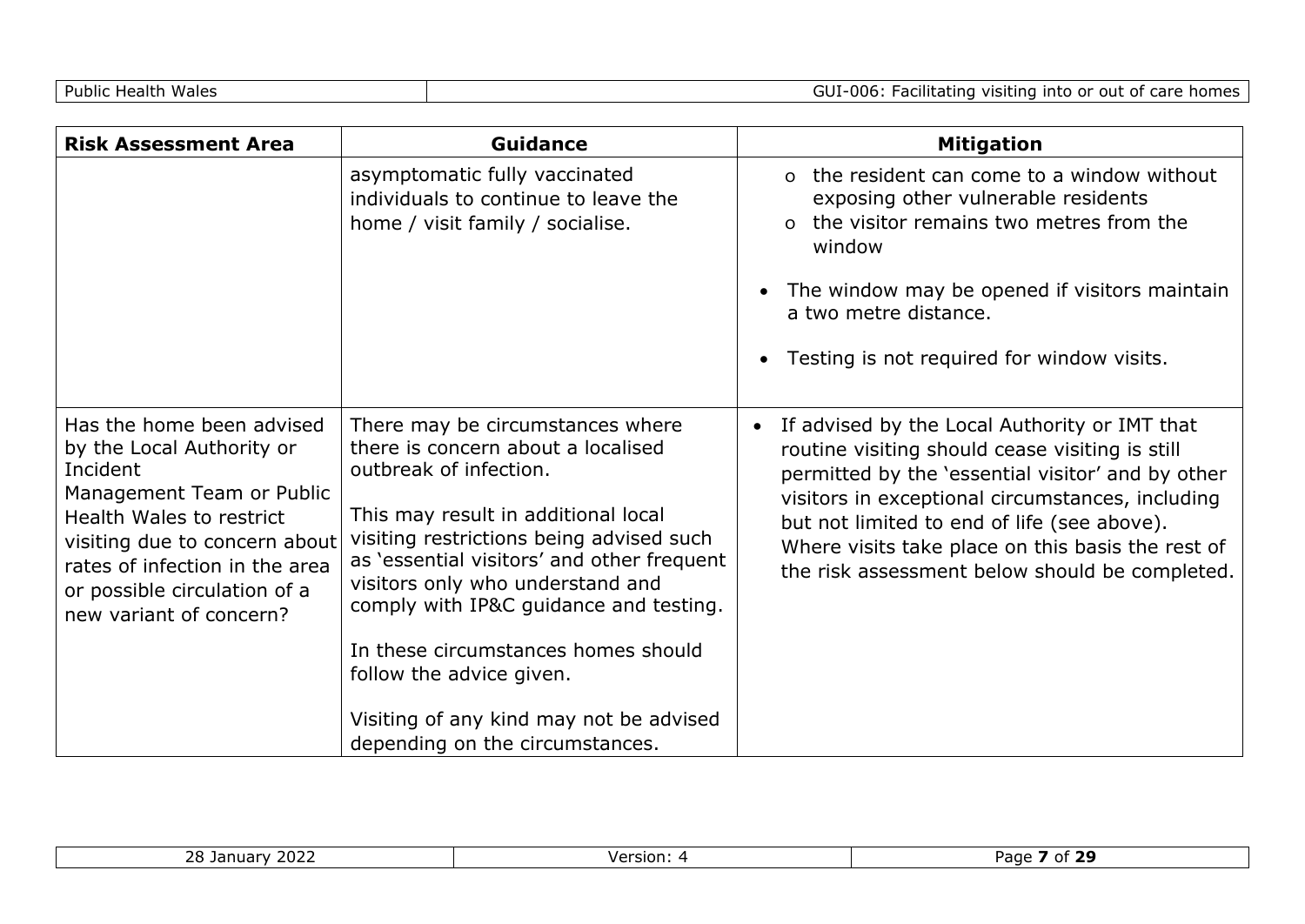| <b>Risk Assessment Area</b>                                                                                                                      | <b>Guidance</b>                                                                                                                                                                                                                                                              | <b>Mitigation</b>                                                                                                                                                                                                                                                                                                                                                                                                                                                                                                                                         |
|--------------------------------------------------------------------------------------------------------------------------------------------------|------------------------------------------------------------------------------------------------------------------------------------------------------------------------------------------------------------------------------------------------------------------------------|-----------------------------------------------------------------------------------------------------------------------------------------------------------------------------------------------------------------------------------------------------------------------------------------------------------------------------------------------------------------------------------------------------------------------------------------------------------------------------------------------------------------------------------------------------------|
| Does the setting care for<br>individuals who are<br>extremely clinically<br>vulnerable?                                                          | The majority of care homes for older<br>people will care for individuals who are<br>extremely clinically vulnerable due to<br>age and state of health. Care homes<br>providing care for younger people may<br>also include those who are extremely<br>clinically vulnerable. | All extremely clinically vulnerable people & those<br>caring for them should have had the COVID-19<br>vaccine and booster. However, if the setting still<br>has individuals in this category that have not<br>been vaccinated, they may still be at<br>considerable risk. A small number of residents<br>may not have been able to have the vaccine.<br>To facilitate indoor visiting stringent IP&C<br>measures should be followed and visitors should<br>be supported with appropriate PPE but this<br>should not prevent visiting for other residents. |
| Does the setting care for<br>individuals who may find it<br>difficult to comply with or<br>understand the control<br>measures that are in place? | People with dementia or behavioural<br>difficulties may find it difficult to<br>understand the need to keep their<br>distance for example.                                                                                                                                   | Visits should ideally take place in an area that<br>$\bullet$<br>cannot be accessed by the other residents to<br>reduce opportunity for contact with residents.<br>Visitors should wherever possible not move<br>around the building.<br>Provide staff to support residents who may find it<br>difficult to comply with preventative measures.<br>Remind visitors of the need to support their<br>$\bullet$<br>family member in following the control measures<br>as much as possible.                                                                    |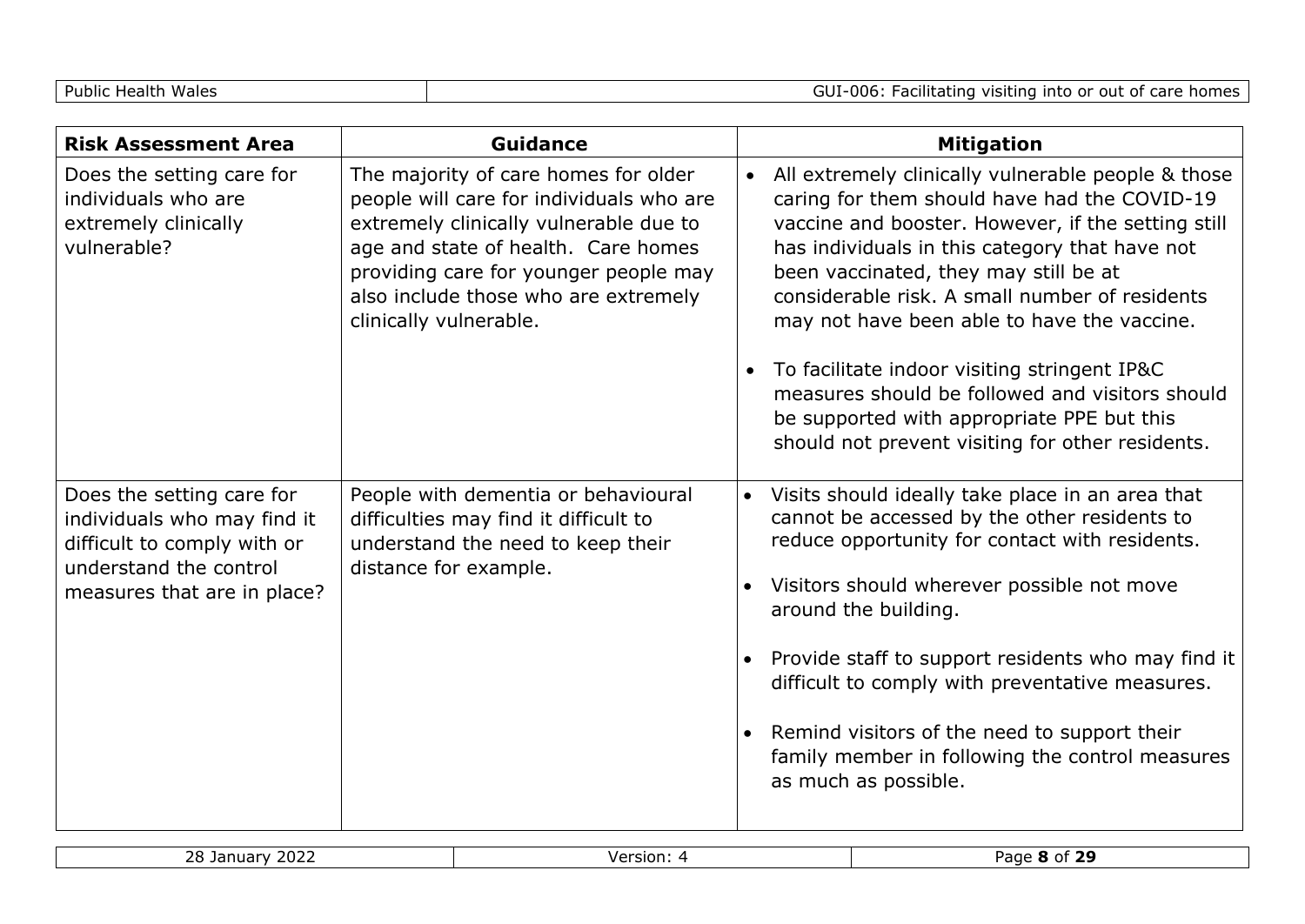GUI-006: Facilitating visiting into or out of care homes

| <b>Risk Assessment Area</b>                                                                                                                                                                                         |                                        | <b>Guidance</b>                                                                                                                                                                                                                                    |           |           | <b>Mitigation</b>                                                                                                                                                                                                                      |
|---------------------------------------------------------------------------------------------------------------------------------------------------------------------------------------------------------------------|----------------------------------------|----------------------------------------------------------------------------------------------------------------------------------------------------------------------------------------------------------------------------------------------------|-----------|-----------|----------------------------------------------------------------------------------------------------------------------------------------------------------------------------------------------------------------------------------------|
|                                                                                                                                                                                                                     |                                        |                                                                                                                                                                                                                                                    | $\bullet$ |           | Remind visitors that they may be at risk if the<br>family member is unable to follow control<br>measures and advise on the protection that the<br>Covid-19 vaccine provides                                                            |
| What is the purpose of the<br>proposed visit? This may be<br>important for individual<br>situations where mitigation<br>is not possible and will help<br>in judging whether there are<br>exceptional circumstances. | visit.                                 | It is important that as well as<br>considering the potential risk from visits,<br>the risks or harm from not permitting<br>visits should also be considered.<br>The level of risk that may be tolerated<br>will vary depending on the need for the |           | time      | Visits take place in line with the guidance at the<br>Can visiting be supported by an alternative<br>means e.g. outdoor visiting; visiting in an<br>outdoor structure or visitor POD                                                   |
| Who will be visiting?                                                                                                                                                                                               |                                        | Always check that visitors are eligible to<br>visit (section $2.3$ – visitor declaration)                                                                                                                                                          | $\bullet$ | the home. | Providers should keep records of all visitors to                                                                                                                                                                                       |
|                                                                                                                                                                                                                     | level of risk.<br>at the current time. | The more people visiting the greater the<br>Vaccination status of the visitor should<br>not influence a decision to permit a visit                                                                                                                 |           |           | Ask visitors to complete a visitor declaration.<br>If larger groups wish to visit e.g. end of life, can<br>people take it in turns?<br>Should families/friends wish to meet outside,<br>weather permitting, this should be facilitated |
| 28 January 2022                                                                                                                                                                                                     |                                        | Version: 4                                                                                                                                                                                                                                         |           |           | Page 9 of 29                                                                                                                                                                                                                           |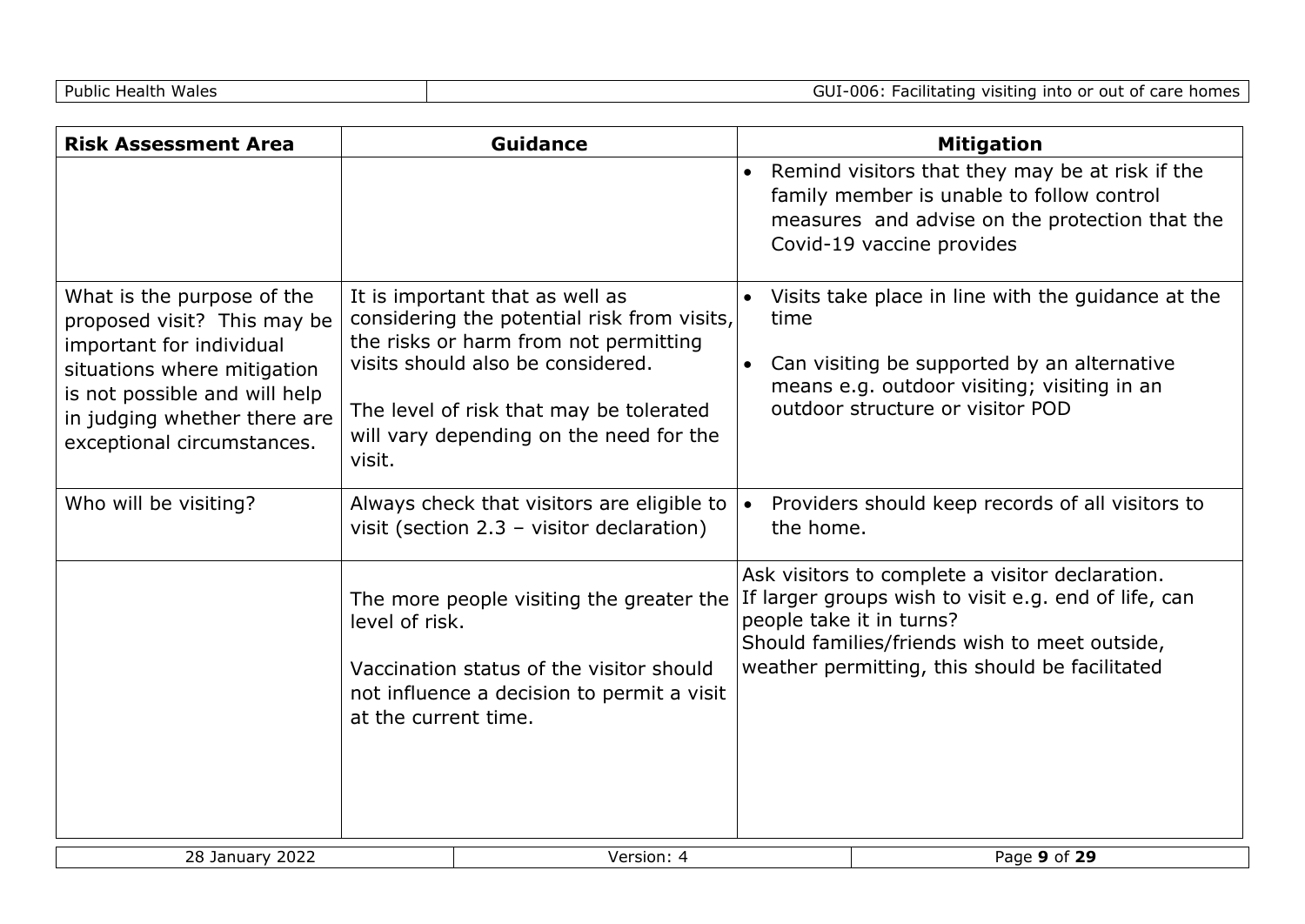| <b>Risk Assessment Area</b>                               | <b>Guidance</b>                                                                                                                                          | <b>Mitigation</b>                                                                                                                                                                                                                                                                                                                                                                                                                                    |
|-----------------------------------------------------------|----------------------------------------------------------------------------------------------------------------------------------------------------------|------------------------------------------------------------------------------------------------------------------------------------------------------------------------------------------------------------------------------------------------------------------------------------------------------------------------------------------------------------------------------------------------------------------------------------------------------|
| What frequency and<br>duration of visiting is<br>proposed | From an infection perspective the more<br>often someone visits and the longer the<br>time spent the greater the risk of<br>transmission.                 | Support all visitors to comply with testing and other<br>mitigating measures.                                                                                                                                                                                                                                                                                                                                                                        |
|                                                           | There will also be practical reasons for<br>reducing frequency and duration to<br>enable fair access and availability of<br>staff to support the process |                                                                                                                                                                                                                                                                                                                                                                                                                                                      |
| Where will the visit take<br>place?                       | Visits outdoors are lower risk than visits<br>indoors.<br>Indoor visitors should avoid the need to<br>move through the building where<br>possible.       | Visits may take place in people's rooms if that<br>$\bullet$<br>is their preference. The window should be<br>open, if this can be tolerated comfortably, to<br>ensure adequate ventilation.<br>A well-ventilated, designated visiting area may<br>also be used. If situated near the entrance of<br>the building it will avoid visitors moving around                                                                                                |
|                                                           | The virus is transmitted more easily in<br>poorly ventilated indoor spaces.                                                                              | the building.<br>Visitors should wear PPE where there is likely<br>to be more significant close contact with an<br>unvaccinated clinically extremely vulnerable<br>resident<br>Enhanced cleaning between visits and at the<br>end of the day.<br>Visitors who need to travel through the building<br>should be escorted if this is their first visit.<br>Visitors should wear a face covering when<br>moving through the building and when in public |

| مطمطان<br>``<br>Page<br>Version<br><u>¬ п</u><br>nτ<br>$\sim$<br>.<br>ימו<br>7.UZ∟<br>- - |
|-------------------------------------------------------------------------------------------|
|-------------------------------------------------------------------------------------------|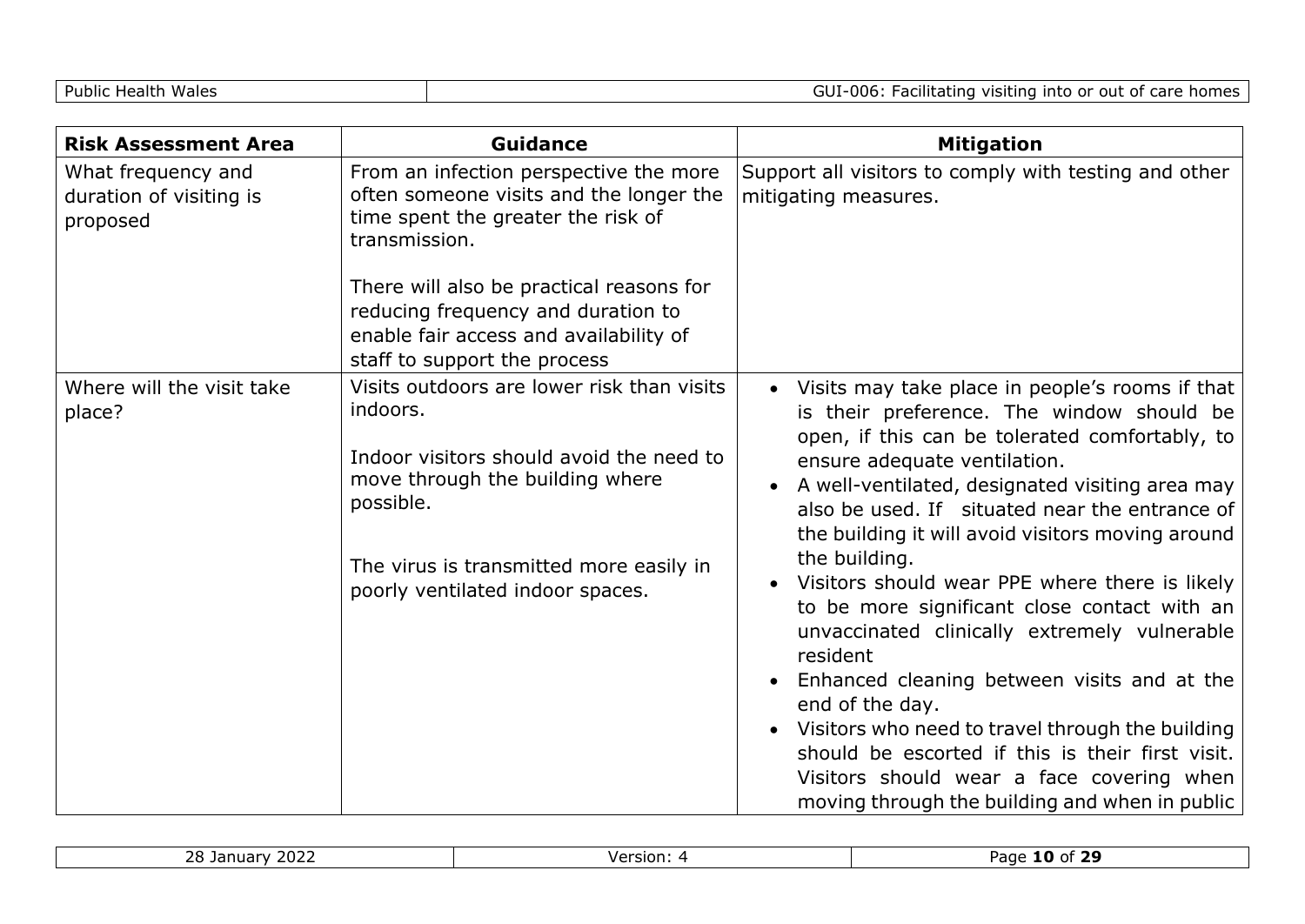| <b>Risk Assessment Area</b>                                                                                                                                 | <b>Guidance</b>                                                                                                                                                                                                                                      | <b>Mitigation</b>                                                                                                                                                                                                                                                                                                                      |
|-------------------------------------------------------------------------------------------------------------------------------------------------------------|------------------------------------------------------------------------------------------------------------------------------------------------------------------------------------------------------------------------------------------------------|----------------------------------------------------------------------------------------------------------------------------------------------------------------------------------------------------------------------------------------------------------------------------------------------------------------------------------------|
|                                                                                                                                                             |                                                                                                                                                                                                                                                      | areas but may remove it when in the person's<br>room or the designated visiting area.                                                                                                                                                                                                                                                  |
| Are there arrangements in<br>place to facilitate safe testing<br>and waiting prior to a visit<br>for those who do not<br>undertake the LFD test at<br>home? | Visitor testing requires an area for the<br>testing to take place and visitors will<br>also need somewhere to wait for the<br>result in line with the quidance.<br>Ideally visitors should not enter the<br>premises until they have a negative test | Ensure visitors have received information in<br>advance on the requirement for testing.<br>If space is limited, testing could take place in an<br>appropriate outdoor building or covered area.<br>Waiting can take place in vehicles if visitors travelled<br>by car.<br>You can agree that the LFD testing for visitors<br>$\bullet$ |
|                                                                                                                                                             | result.                                                                                                                                                                                                                                              | is undertaken away from the home.                                                                                                                                                                                                                                                                                                      |

| ררחר<br>$\sim$ $\sim$<br>. .<br>Janua'<br>$\sim$<br>ZUZZ<br>∠∪ | Version: | .<br>Page<br>ю<br>nt<br>-- |
|----------------------------------------------------------------|----------|----------------------------|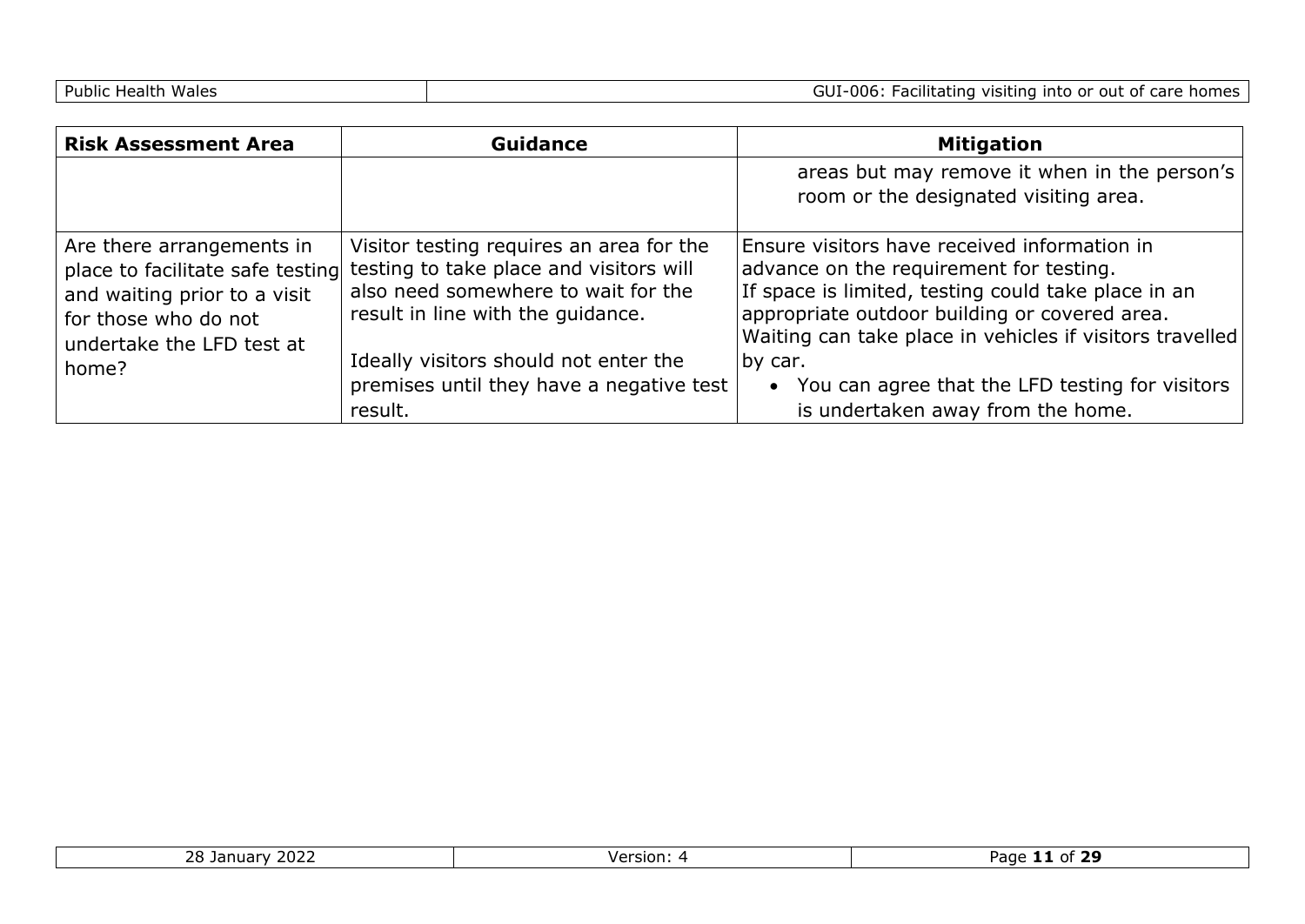| <b>Risk Assessment Area</b>                                                                                                                                                                                                                                | <b>Guidance</b>                                                                                                                                                                                                                                                                                                                                                                                                                                                                                                                                                                                                        | <b>Mitigation</b>                                                                                                                                                                                                                                                                                                                                                                                                                                                                                                           |
|------------------------------------------------------------------------------------------------------------------------------------------------------------------------------------------------------------------------------------------------------------|------------------------------------------------------------------------------------------------------------------------------------------------------------------------------------------------------------------------------------------------------------------------------------------------------------------------------------------------------------------------------------------------------------------------------------------------------------------------------------------------------------------------------------------------------------------------------------------------------------------------|-----------------------------------------------------------------------------------------------------------------------------------------------------------------------------------------------------------------------------------------------------------------------------------------------------------------------------------------------------------------------------------------------------------------------------------------------------------------------------------------------------------------------------|
| Are there arrangements for<br>the donning, doffing & safe<br>disposal of PPE in place<br>where PPE is indicated e.g.<br>visits where there is likely to<br>be significant close contact<br>or visits in exceptional<br>circumstances during an<br>incident | Where the guidance recommends that<br>visitors are supplied with PPE this will<br>need to be available and advice<br>provided on how to safely put it on and<br>take it off. Facilities for safe disposal<br>should also be available.<br>The exact PPE required will be<br>dependent on the activity being<br>undertaken. If visitors are going to<br>support care provision e.g. help with<br>eating; personal care then this will<br>influence PPE required.<br>Most of the time visitors will not be<br>advised to use PPE, a face covering is<br>sufficient. Ensure that you are clear<br>when each should apply. | • PPE should always be used if visiting is taking<br>place during an incident or outbreak or when<br>visiting an individual who is COVID positive.<br>PPE should be worn if visitors are likely to have<br>significant close contact with the resident<br>IP&C guidance for PPE should always be<br>followed for visitors<br>• Social distancing, good hand hygiene and a<br>face covering will mean that in most<br>circumstances PPE is not required (ensure the<br>most up to date guidance is followed at the<br>time). |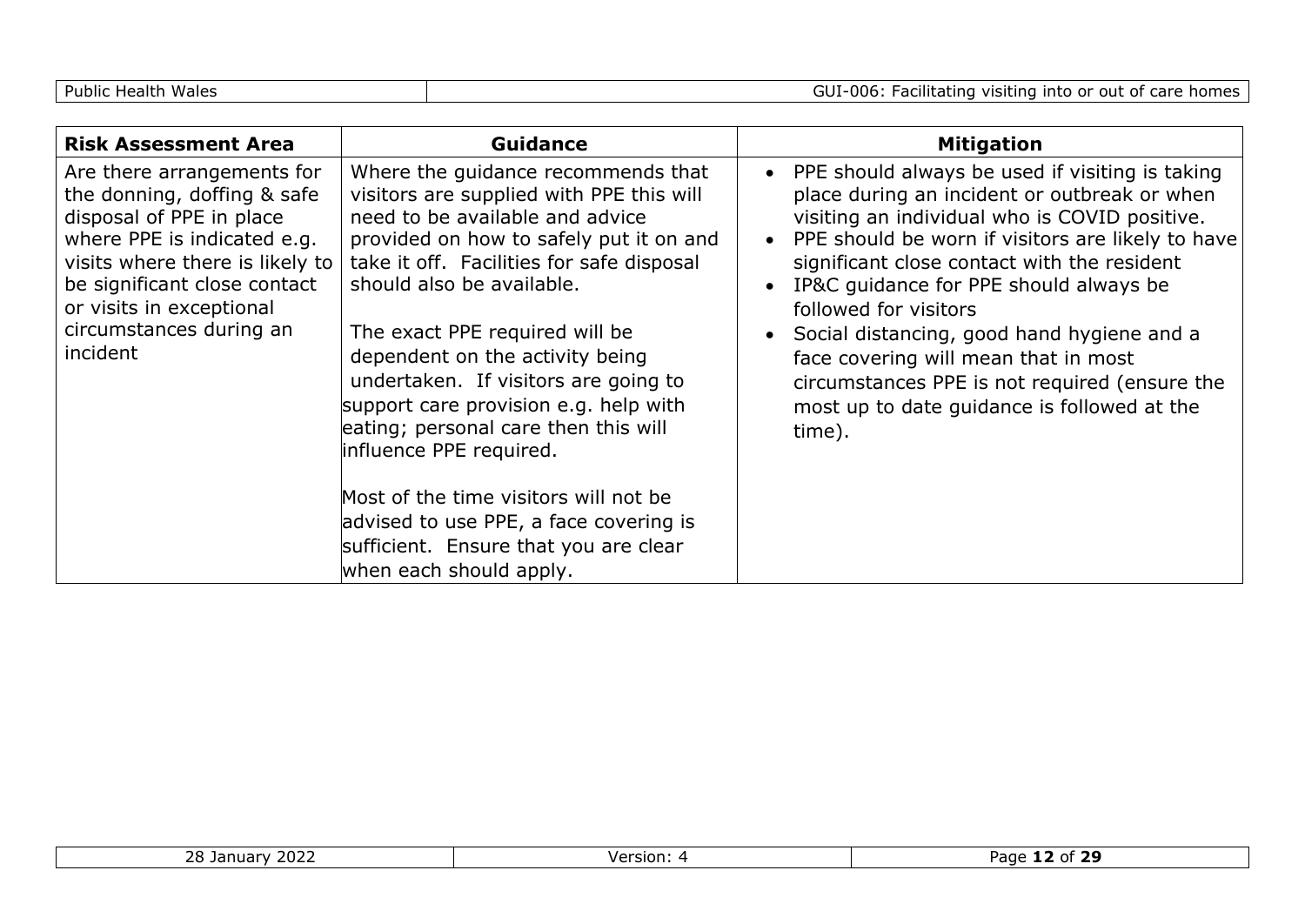#### **3.4 Guidance on completion of the Risk Assessment Template – visits out of care homes**

| <b>Risk assessment purpose</b> |                         | This should include information about the reason for the risk assessment e.g. for a $ $<br>particular resident or type of activity |  |
|--------------------------------|-------------------------|------------------------------------------------------------------------------------------------------------------------------------|--|
| <b>Date</b>                    | Date of risk assessment | <b>Completed By</b>                                                                                                                |  |

| <b>Risk Assessment Area</b>                                               | <b>Guidance</b>                                                                                                                                                                                                                                          | <b>Mitigation</b>                                                                                                                                                                                                                                                                                                                                                                                                                                                                         |
|---------------------------------------------------------------------------|----------------------------------------------------------------------------------------------------------------------------------------------------------------------------------------------------------------------------------------------------------|-------------------------------------------------------------------------------------------------------------------------------------------------------------------------------------------------------------------------------------------------------------------------------------------------------------------------------------------------------------------------------------------------------------------------------------------------------------------------------------------|
| Does the setting currently<br>have an incident or outbreak<br>of COVID-19 | Where a home has identified an incident or<br>outbreak, it is important that infection<br>prevention measures are maintained, and<br>visits during these periods may need to be<br>adapted to ensure this.                                               | If there is no evidence of ongoing widespread<br>transmission within the care home social visits<br>out may take place if the resident is fully<br>vaccinated, asymptomatic and is not a<br>household type contact of a confirmed case of<br>Covid-19.                                                                                                                                                                                                                                    |
|                                                                           | For care home residents who are deemed to<br>be "non-household" contacts of a case of<br>COVID-19, consideration may be given to<br>supporting asymptomatic fully vaccinated<br>individuals to continue to leave the home /<br>visit family / socialise. | Where there is evidence of ongoing widespread<br>transmission of the virus within the care home<br>residents may leave the home for essential<br>reasons, such as urgent medical care. The<br>hospital and ambulance service/transport<br>provider should be advised of the current<br>situation in the setting. If accompanied by staff<br>and/or family member they should have an<br>appropriate level of PPE depending on risk<br>assessment and in-line with current IPC<br>quidance |

| $\sim$<br>י הר<br>$\sqrt{2}$<br><u>' 2022 </u><br>- Januar .<br>້ | . .<br>Version:<br>$\overline{\mathbf{u}}$ | .<br>Page<br>210<br>.nt |
|-------------------------------------------------------------------|--------------------------------------------|-------------------------|
|                                                                   |                                            |                         |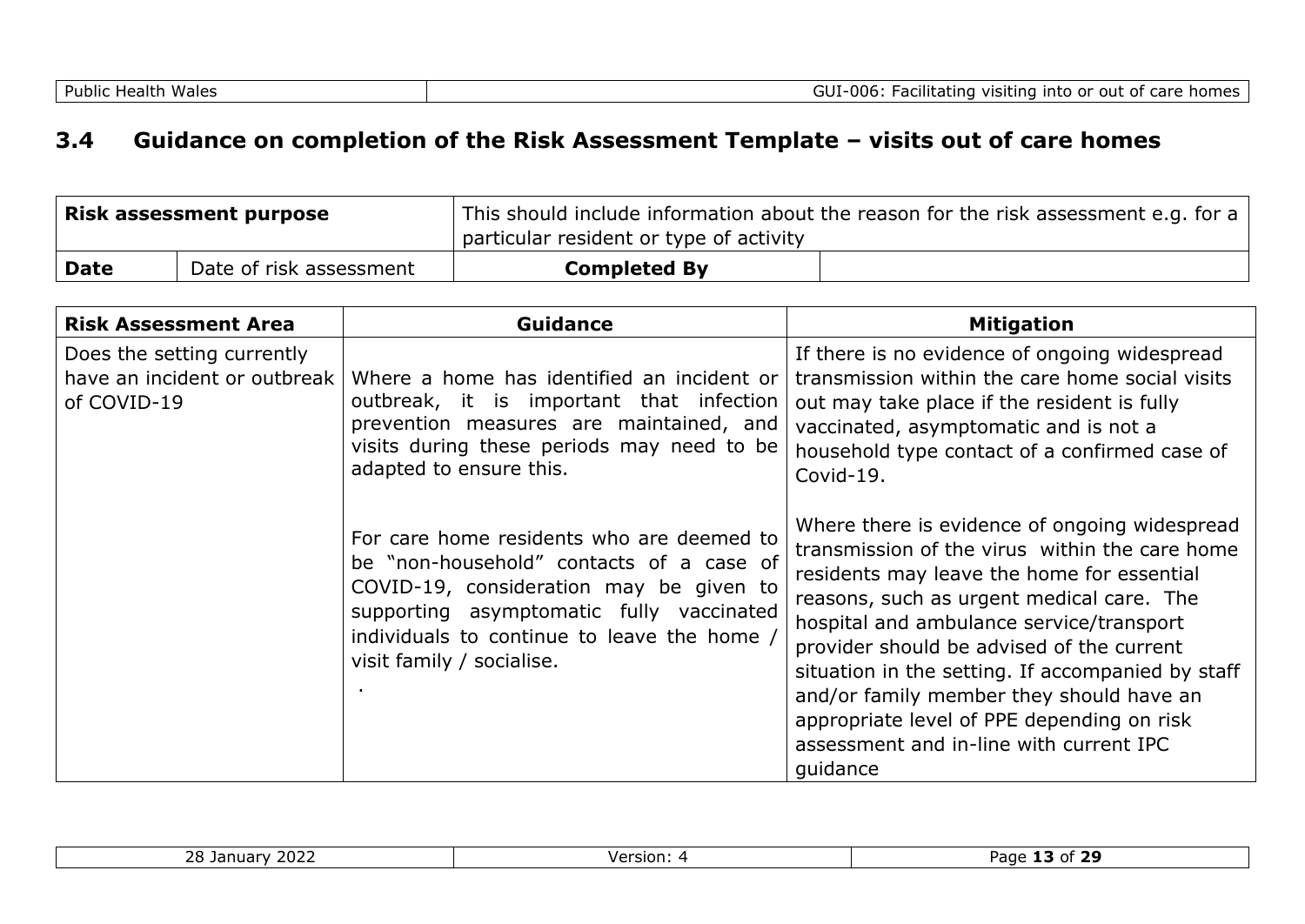| Public Health Wales |  |  |  |  |  |  |  |
|---------------------|--|--|--|--|--|--|--|
|---------------------|--|--|--|--|--|--|--|

| <b>Risk Assessment Area</b>                                                                                                                                                                                                                                      | <b>Guidance</b>                                                                                                                                                                                                                                                                      | <b>Mitigation</b>                                                                                                                                                                                                                                                                                                                                                                                                                                                                                          |
|------------------------------------------------------------------------------------------------------------------------------------------------------------------------------------------------------------------------------------------------------------------|--------------------------------------------------------------------------------------------------------------------------------------------------------------------------------------------------------------------------------------------------------------------------------------|------------------------------------------------------------------------------------------------------------------------------------------------------------------------------------------------------------------------------------------------------------------------------------------------------------------------------------------------------------------------------------------------------------------------------------------------------------------------------------------------------------|
| Has the care home been<br>advised by the Local<br>Authority or Incident<br>Management Team or Public<br>Health Wales to restrict<br>visiting due to concern about<br>rates of infection in the area<br>or the possible emergence of<br>a new variant of concern? | There may be circumstances where there is<br>concern about a localised outbreak of<br>infection. This may result in additional local<br>visiting restrictions being advised. In these<br>circumstances homes should follow the<br>advice given.                                      | Local restrictions may specify a stay at home or<br>other restriction. These should be followed.                                                                                                                                                                                                                                                                                                                                                                                                           |
| Does the setting care for<br>individuals who are<br>extremely clinically<br>vulnerable?                                                                                                                                                                          | The majority of care homes for older people<br>will care for individuals who are extremely<br>clinically vulnerable due to age and state of<br>health. In addition care homes looking after<br>younger adults and children may include<br>individuals who are clinically vulnerable. | Vaccination has been prioritised for these<br>groups and those caring for them and will<br>reduce the level of risk. If the setting has<br>individuals who have not been vaccinated,<br>they may still be at considerable risk.<br>Where vaccination has been refused, ensure<br>that those making that decision are aware of<br>the potential risk.<br>Work with the family or friends who are<br>being visited encouraging them to be fully<br>vaccinated and have a LFD test on the day of<br>the visit |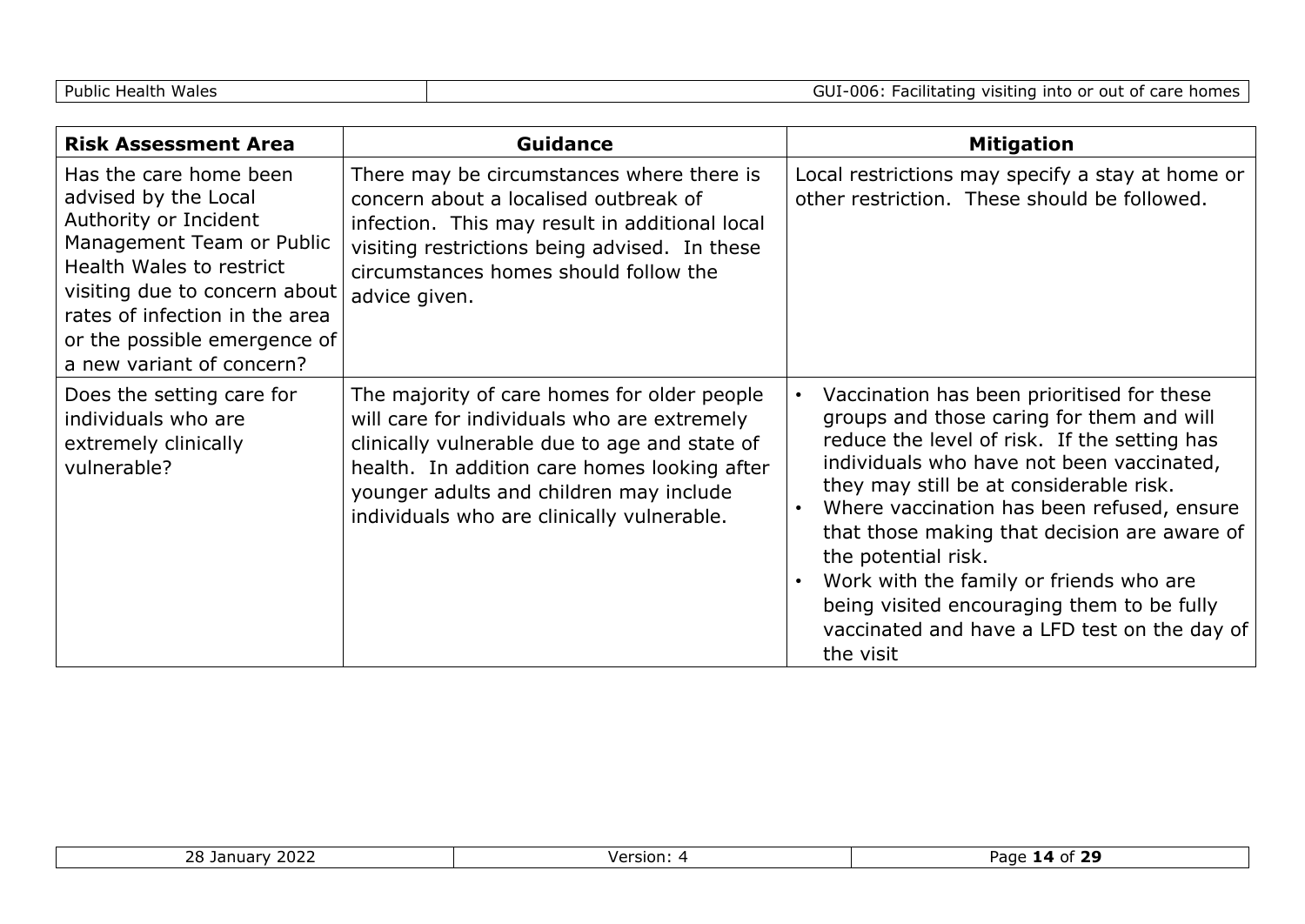| <b>Risk Assessment Area</b>                                                                                                                      | <b>Guidance</b>                                                                                                                                                                                                                                                                                                                                               |           | <b>Mitigation</b>                                                                                                                                                                                                                                                                                                                                                                                                                       |
|--------------------------------------------------------------------------------------------------------------------------------------------------|---------------------------------------------------------------------------------------------------------------------------------------------------------------------------------------------------------------------------------------------------------------------------------------------------------------------------------------------------------------|-----------|-----------------------------------------------------------------------------------------------------------------------------------------------------------------------------------------------------------------------------------------------------------------------------------------------------------------------------------------------------------------------------------------------------------------------------------------|
| Does the setting care for<br>individuals who may find it<br>difficult to comply with or<br>understand the control<br>measures that are in place? | People with dementia or behavioural<br>difficulties may find it difficult to understand<br>the need to keep their distance or wear a<br>face covering for example.                                                                                                                                                                                            | $\bullet$ | Consideration should be given to the planned<br>visit and whether the individual/s will find it<br>difficult to follow any guidance in the setting<br>being visited. If this is the case consider<br>alternatives, such as virtual visiting.<br>Avoid crowded locations or visiting public<br>places during busy periods.<br>Ensure that staff accompanying the visit or<br>relatives are aware of the potential risks and<br>prepared. |
| What is the purpose of the<br>proposed visit?                                                                                                    | Visitors are an important part of the recovery<br>process for service users and visiting<br>restrictions may lead to long term impacts on<br>their mental health and wellbeing and that of<br>their visitors. However, we must recognise<br>the health, safety and wellbeing of patients,<br>communities and staff and the risk of<br>nosocomial transmission | $\bullet$ | Can the visit be delayed or is there<br>another alternative if visits out are<br>considered high risk?<br>Can the risk be reduced by changing the<br>location; shortening the visit;<br>encouraging those being visited to be<br>fully vaccinated and have a negative LFD<br>on the day of the visit or visiti at the<br>care home as an alternative                                                                                    |

| $\sim$ $\sim$ $\sim$<br>28 J<br>.<br>$\sim$ 10.1.1<br>.v 44 | $I$ $O$ rcior<br>. SIU. | $\sim$<br>Page |
|-------------------------------------------------------------|-------------------------|----------------|
|                                                             |                         |                |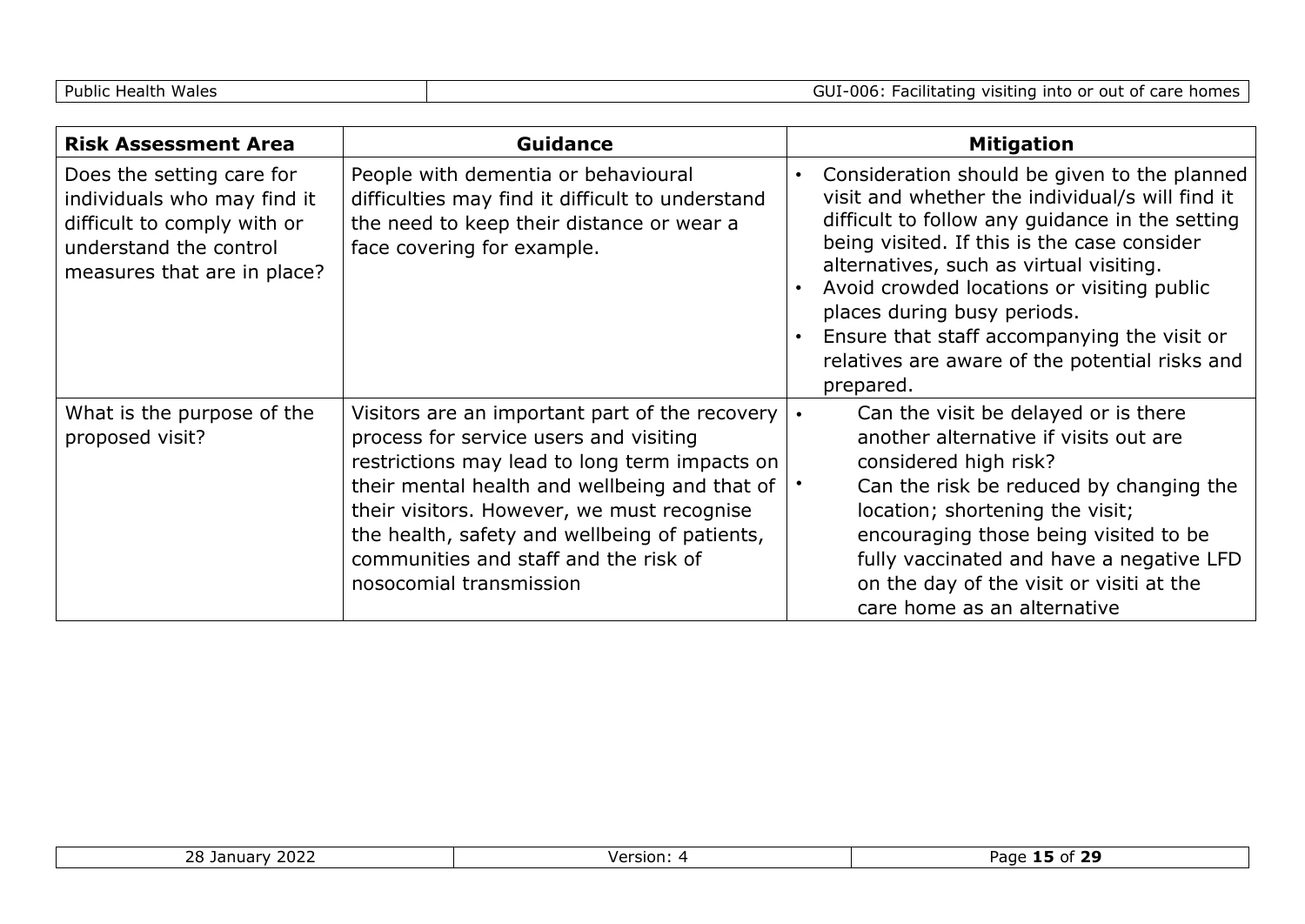| <b>Risk Assessment Area</b> | <b>Guidance</b>                                                                                                                                                                                                                                             |           | <b>Mitigation</b>                                                                                                                                                                                                                                                                                                                                                                                                                                                                                                                                    |
|-----------------------------|-------------------------------------------------------------------------------------------------------------------------------------------------------------------------------------------------------------------------------------------------------------|-----------|------------------------------------------------------------------------------------------------------------------------------------------------------------------------------------------------------------------------------------------------------------------------------------------------------------------------------------------------------------------------------------------------------------------------------------------------------------------------------------------------------------------------------------------------------|
| Who will they be visiting?  | Always check that visitors are eligible to visit<br>(section 2.3).<br>Does it include regular visitor/s or wider<br>groups.<br>The more people the individual will have<br>contact with during the visit the greater the<br>risk.                           | $\bullet$ | Ask the person arranging the visit to<br>check that all those involved can comply<br>with the visitor declaration; this should<br>be repeated on return if the visit was for<br>an extended period or overnight. Ensure<br>that the number of individuals attending<br>is in line with the guidance for that<br>setting at the time, including private<br>homes.<br>Encourage reducing size of larger groups<br>if indoor venue; taking account of relative<br>size and ventilation.<br>Ensure that risks to anyone being visited<br>are understood. |
| of visit is<br>proposed     | What frequency and duration From an infection perspective the more often<br>someone visits and the longer the time spent<br>the greater the risk of transmission.<br>Overnight visits and extended stays are also<br>higher risk for infection transmission |           | Visiting should be allowed according to the<br>alert level and guidance in the visitor<br>guidance.                                                                                                                                                                                                                                                                                                                                                                                                                                                  |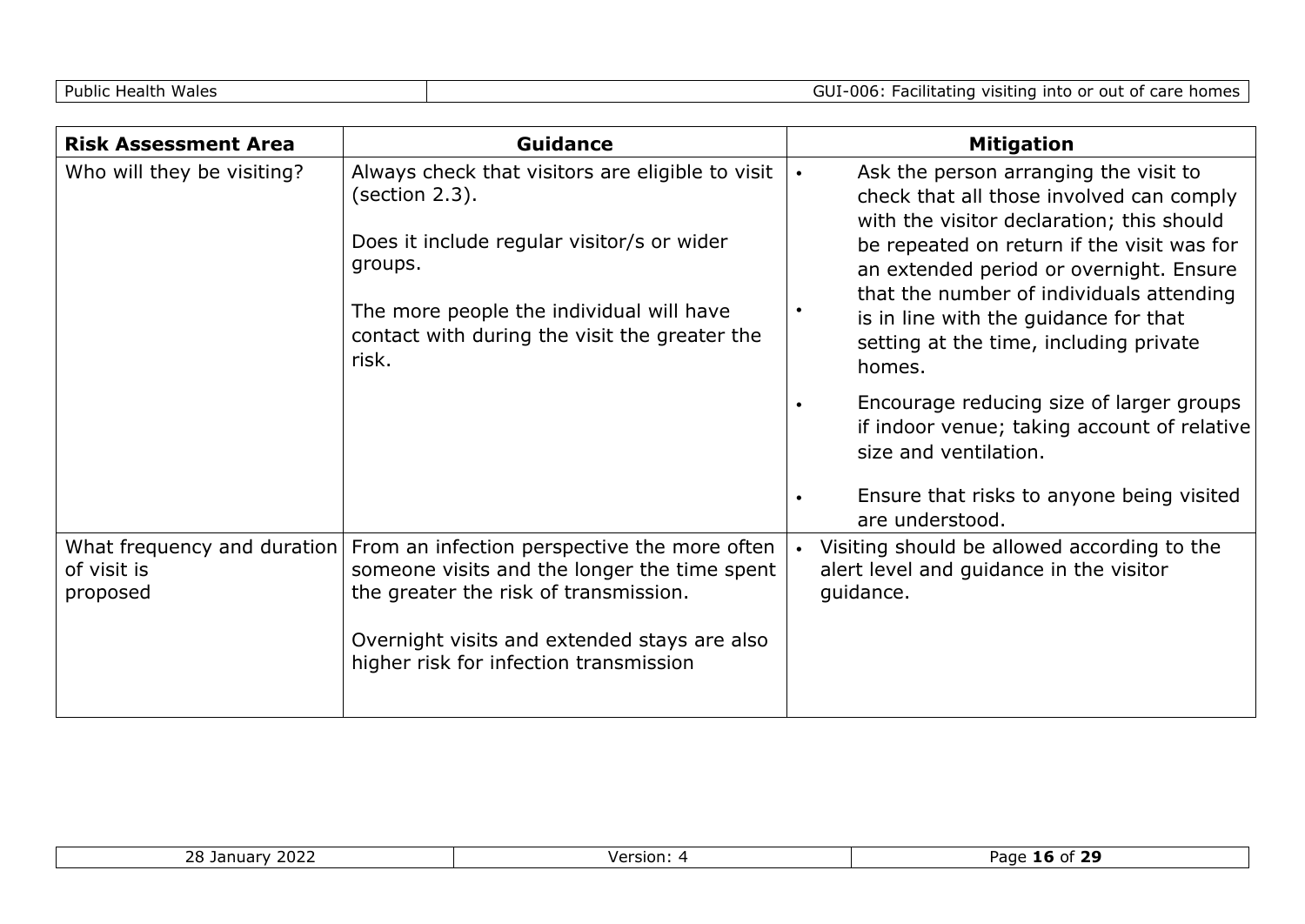| <b>Risk Assessment Area</b>                        | Guidance                                                                                                                                                                                                                       | <b>Mitigation</b>                                                                                                                                                                                                                                                                                                                                                                                              |
|----------------------------------------------------|--------------------------------------------------------------------------------------------------------------------------------------------------------------------------------------------------------------------------------|----------------------------------------------------------------------------------------------------------------------------------------------------------------------------------------------------------------------------------------------------------------------------------------------------------------------------------------------------------------------------------------------------------------|
| Where will the visit take<br>place?                | Visits outdoors e.g. to a park are lower risk<br>than visits indoors.<br>Indoor visits to public places such as<br>restaurants or shops are lower risk than visits<br>to private homes as they are controlled<br>environments. | Check that all of those who will be present<br>$\bullet$<br>during the visit out can complete the<br>visitor declaration if not delay until they<br>can e.g. period of isolation has ended if at<br>all possible.<br>Visit public places during quieter periods.<br>Choose indoor venues that are large with<br>well-spaced tables/seating, have good<br>control measures in place and are well<br>ventilated. |
| How will the resident/s<br>travel to the location? | Travel in a private vehicle or on public<br>transport in close proximity to others is a<br>relatively high risk environment for<br>transmission.<br>The longer the journey the greater the risk.                               | Minimise the number of people travelling in<br>the vehicle (driver and one other to provide<br>care if needed).<br>Ensure that all travelling in the vehicle wear a<br>face covering (if tolerated).<br>• Staff transporting residents should<br>wear PPE.<br>• Open windows to ensure good<br>ventilation.<br>Avoid travelling on public transport at<br>peak times.                                          |

| ררחר<br>28<br>Jani<br>. iudrv<br>ZUZZ | Version: | <u>ъс</u><br>$\cdots$<br>e.<br>.<br>au |
|---------------------------------------|----------|----------------------------------------|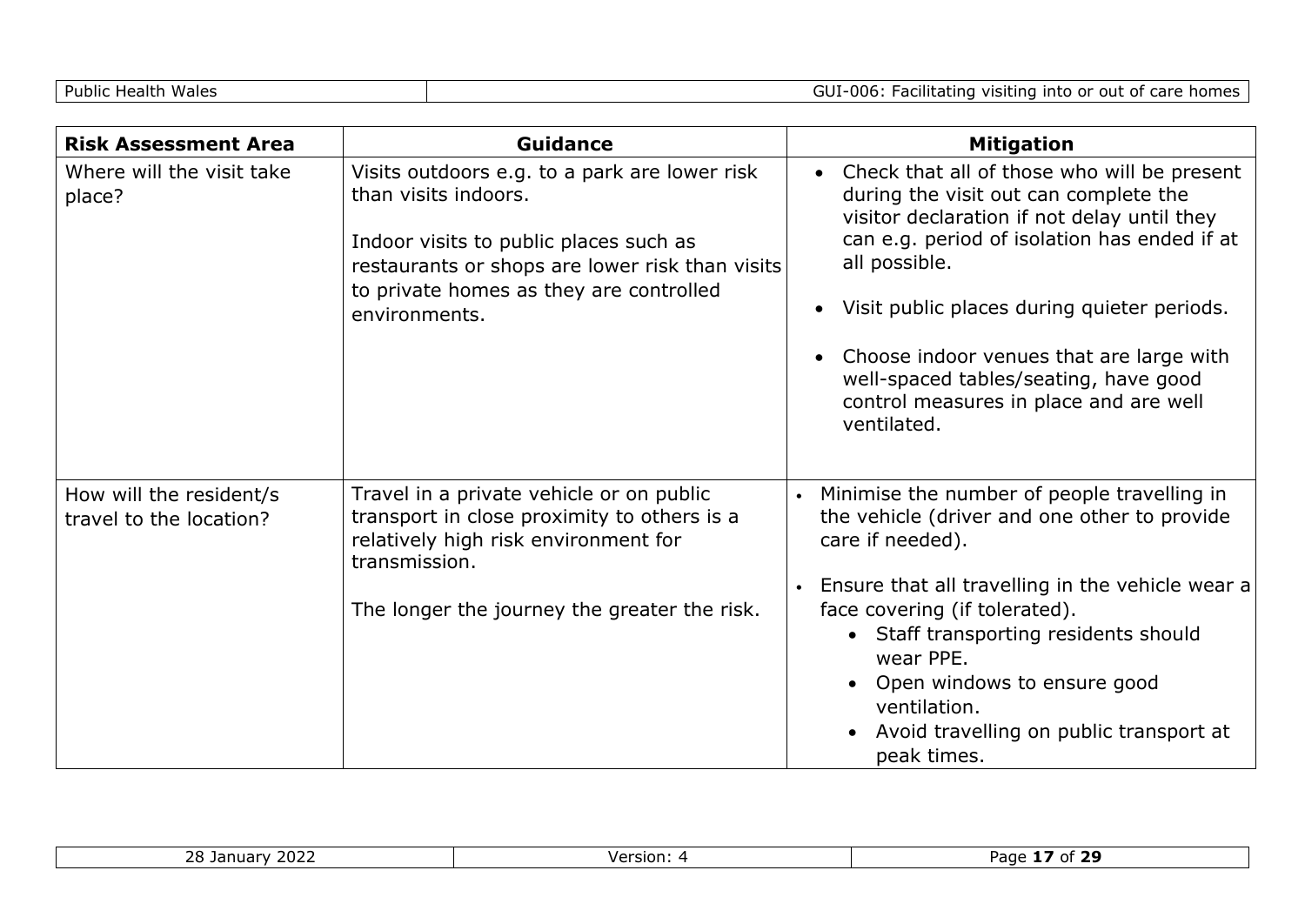| <b>Risk Assessment Area</b>                                       | <b>Guidance</b>                                                                                                                                                      | <b>Mitigation</b>                                                                                                                                                                   |
|-------------------------------------------------------------------|----------------------------------------------------------------------------------------------------------------------------------------------------------------------|-------------------------------------------------------------------------------------------------------------------------------------------------------------------------------------|
| Will the resident need to<br>isolate on return to the<br>setting? | Visits out of the home as part of a group with Any individual who has had contact with<br>staff exclusively from the setting will not<br>require isolation on return | individuals who have developed symptoms<br>during the visit or tested positive in the 48 hour<br>period immediately following the visit must                                        |
|                                                                   | Visits to outpatient appointments to<br>healthcare settings will not require isolation<br>on return                                                                  | isolate on return/ or comply with testing in line<br>with quidance at the time.<br>LFD testing should take place daily for seven<br>days. This is intended to enable individuals to |
|                                                                   | Visits to indoor public places will not require<br>isolation on return.                                                                                              | attend school or other structured activities in line<br>with the guidance and recognises that visits with<br>their family will be a regular feature of their care                   |
|                                                                   | Extended visits in a private home or<br>overnight stay will not require isolation on<br>return.                                                                      | plan or care arrangements.                                                                                                                                                          |

| $\sim$ $\sim$ $\sim$<br>$\sim$<br>Id I<br>zo<br><b>LULL</b><br>. | $\cdot$ . $\sim$<br>aut :<br>. . |
|------------------------------------------------------------------|----------------------------------|
|                                                                  |                                  |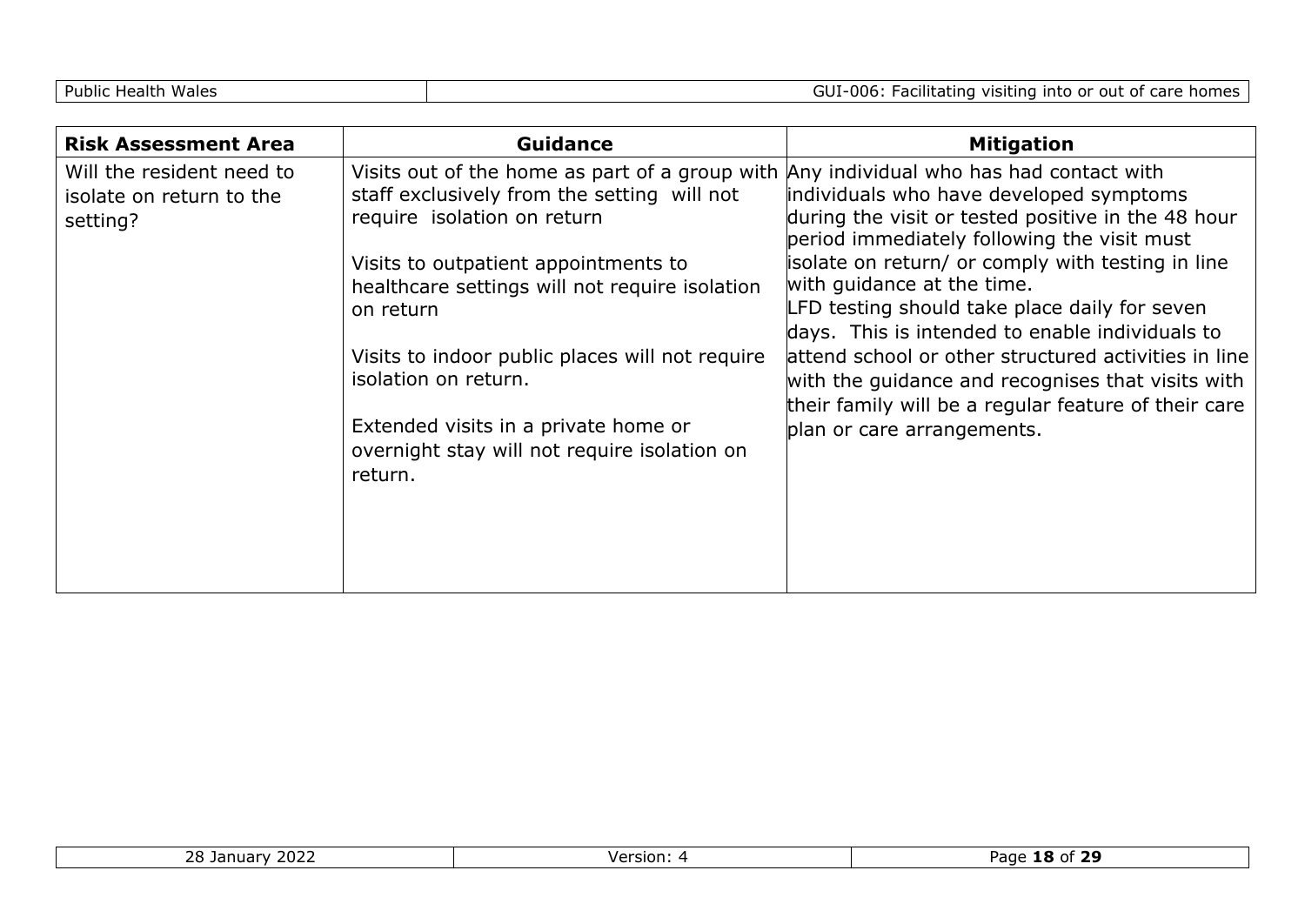## **Appendix 1 Risk Assessment Template – visiting in care homes**

|             | <b>Risk assessment purpose</b> |                     |  |
|-------------|--------------------------------|---------------------|--|
| <b>Date</b> |                                | <b>Completed By</b> |  |

| <b>Risk Assessment Area</b>                                                                                                                                                                     | <b>Initial Questions</b> |                                 |                                                                                                                                                                                                                                          |
|-------------------------------------------------------------------------------------------------------------------------------------------------------------------------------------------------|--------------------------|---------------------------------|------------------------------------------------------------------------------------------------------------------------------------------------------------------------------------------------------------------------------------------|
| Does the setting currently<br>have an incident or outbreak<br>of COVID-19 with ongoing<br>widespread transmission of<br>the virus                                                               | Yes $\Box$               | $\overline{\mathsf{No}}$ $\Box$ | Would the visit be from an essential visitor or covered by the<br>exceptional circumstances provision<br><b>Yes</b><br>$\Box$<br>No $\Box$<br>If yes, complete risk assessment<br>If no, visit should not take place at the current time |
| Has the home been advised<br>by the Local Authority or<br>Incident<br>Management Team or Public<br>Health Wales to restrict<br>visiting due to concern about<br>rates of infection in the area? | Yes $\square$            | $No$ $\Box$                     | Would the visit be from an essential visitor or covered by the<br>exceptional circumstances provision<br><b>Yes</b><br>No $\Box$<br>If yes, complete risk assessment<br>If no, visit should not take place at the current time           |

| <b>Risk Assessment Area</b> | <b>Information</b> | <b>Conclusion and mitigation</b> |
|-----------------------------|--------------------|----------------------------------|
|                             |                    |                                  |

| ־רחר<br>າຂ<br>25<br>$-1$<br>ъ.<br>∵ZUZ∠<br>Tuarv<br>∠∪ | Version | ີ 20<br>Page<br>OT.<br>У<br>--<br>__ |
|--------------------------------------------------------|---------|--------------------------------------|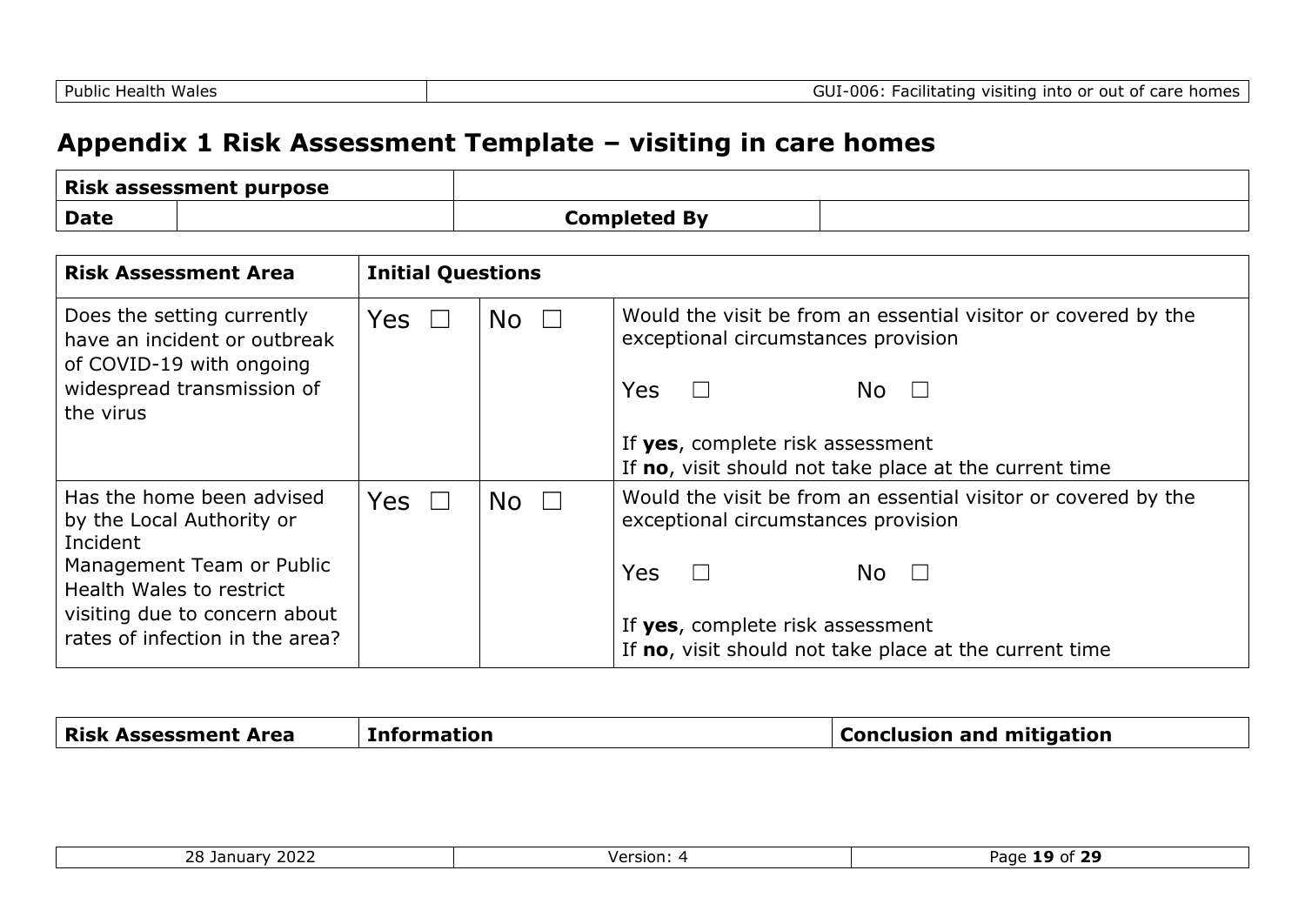| Does the setting care for<br>individuals who are extremely<br>clinically vulnerable?                                                                                                                                     |  |
|--------------------------------------------------------------------------------------------------------------------------------------------------------------------------------------------------------------------------|--|
| Does the setting care for<br>individuals who may find it<br>difficult to comply with or<br>understand the control<br>measures that are in place?                                                                         |  |
| What is the purpose of the<br>proposed visit? This is<br>designed to aid risk<br>assessment during periods<br>when routine visiting is not<br>permitted or where there are<br>risks that may not be easily<br>mitigated. |  |
| Who will be visiting?                                                                                                                                                                                                    |  |

| $\cdot \cdot$ none<br>$\mathbf{a}$<br>Januar<br>2022<br>r v<br>້ | Version. | - -<br>20<br>eמב∪<br>70<br>ot :<br>'dut |
|------------------------------------------------------------------|----------|-----------------------------------------|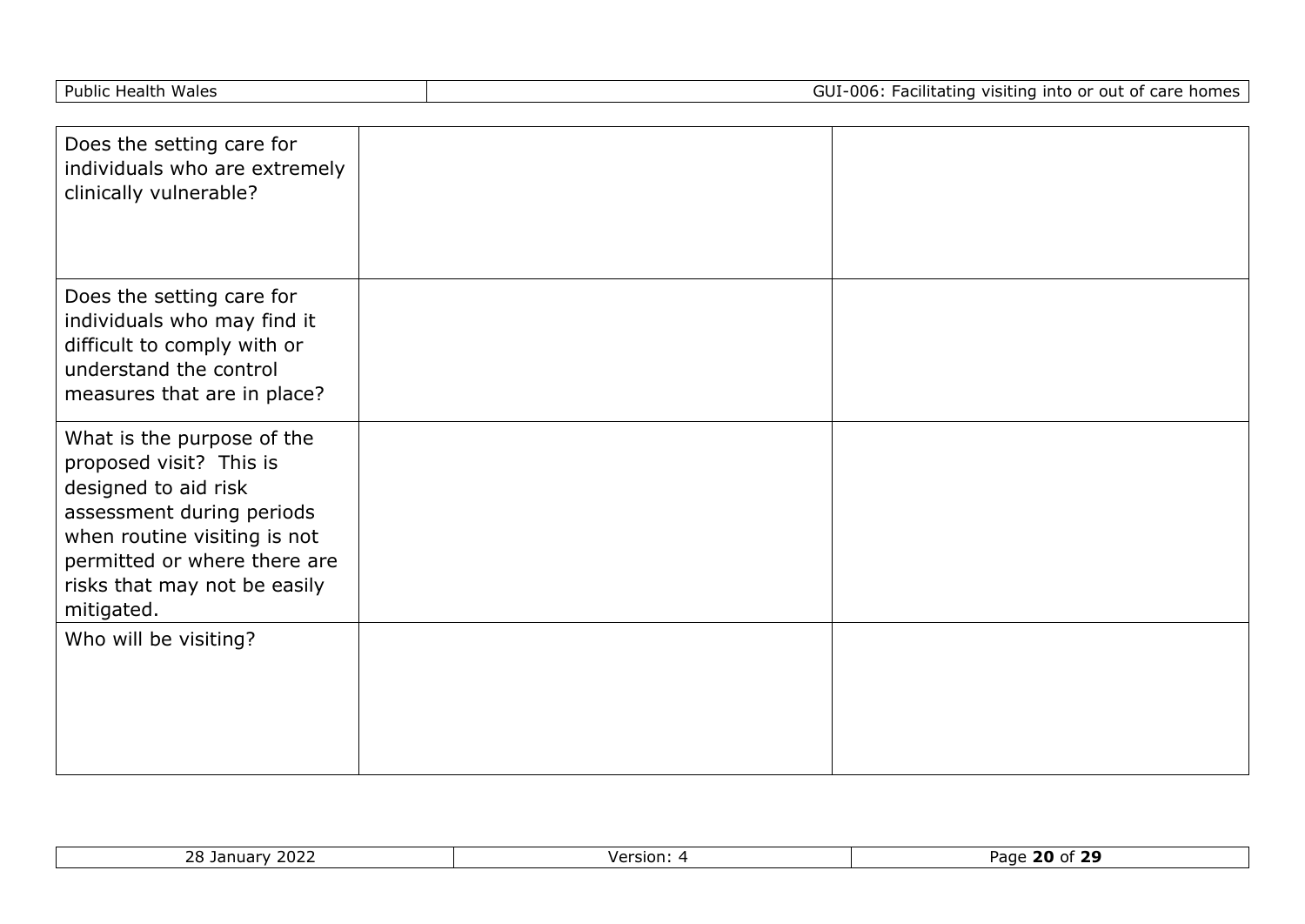| Public Health Wales |  |  |
|---------------------|--|--|
|---------------------|--|--|

| What frequency and<br>duration of visiting is<br>proposed?                                                            |  |
|-----------------------------------------------------------------------------------------------------------------------|--|
| Where will the visit take<br>place?                                                                                   |  |
| Are there arrangements in<br>place to facilitate safe testing<br>and waiting prior to a visit?                        |  |
| Are arrangements for the<br>supply, 'donning and doffing'<br>and safe disposal of used PPE<br>in place, if indicated? |  |

| $\sim$ $\sim$ $\sim$<br>--<br>ിറ<br>Page<br>Version:<br>- 71<br>′ ∠U∠⊾<br>$\overline{\phantom{a}}$<br>шаг<br>Jal<br>$\cdot$ $\cdot$<br>$\overline{\phantom{0}}$ |  |
|-----------------------------------------------------------------------------------------------------------------------------------------------------------------|--|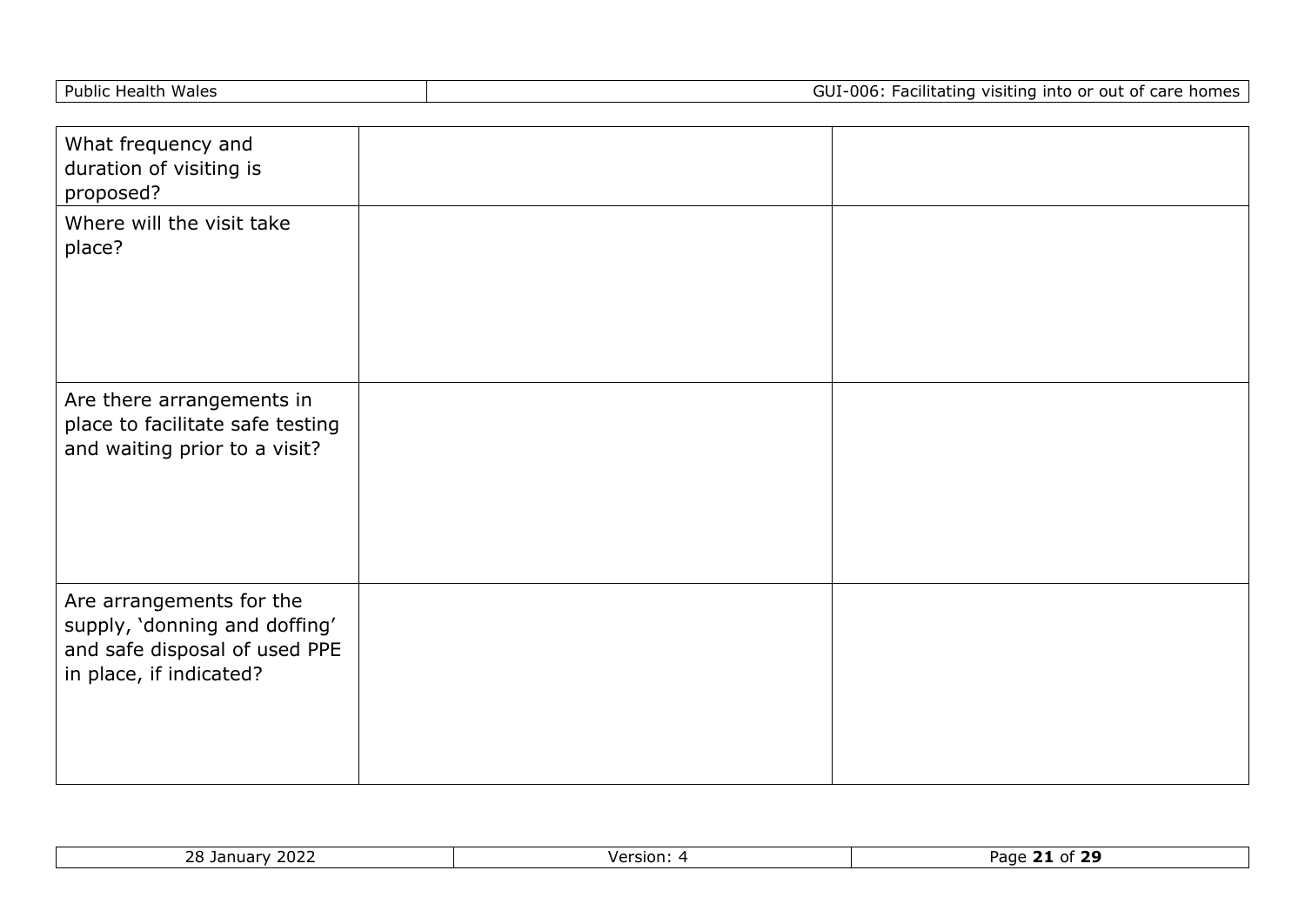## **Appendix 2 Risk Assessment Template – visits out of care homes**

| <b>Risk assessment purpose</b>                                                                                                                                                                  |                          |                                 |                                                                                                                                                                                                              |                                                                                                                                       |
|-------------------------------------------------------------------------------------------------------------------------------------------------------------------------------------------------|--------------------------|---------------------------------|--------------------------------------------------------------------------------------------------------------------------------------------------------------------------------------------------------------|---------------------------------------------------------------------------------------------------------------------------------------|
| <b>Date</b>                                                                                                                                                                                     |                          | <b>Completed By</b>             |                                                                                                                                                                                                              |                                                                                                                                       |
| <b>Risk Assessment Area</b>                                                                                                                                                                     | <b>Initial Questions</b> |                                 |                                                                                                                                                                                                              |                                                                                                                                       |
| Does the setting currently<br>have an incident or outbreak<br>of COVID-19 and the resident<br>has been identified as a<br>household-type contact of a<br>case?                                  | Yes $\Box$               | $\overline{\mathsf{No}}$ $\Box$ | Would the visit be covered by the exceptional circumstances<br>provision?<br><b>Yes</b><br>$\Box$<br>No $\Box$<br>If yes, complete risk assessment<br>If no, visit should not take place at the current time |                                                                                                                                       |
| Has the home been advised<br>by the Local Authority or<br>Incident<br>Management Team or Public<br>Health Wales to restrict<br>visiting due to concern about<br>rates of infection in the area? | Yes $\square$            | No $\square$                    | provision<br><b>Yes</b><br>$\perp$<br>If yes, complete risk assessment                                                                                                                                       | Would the visit be covered by the exceptional circumstances<br>No $\square$<br>If no, visit should not take place at the current time |

| <b>Risk Assessment Area</b>                                                          | <b>Information</b> | <b>Conclusion and mitigation</b> |
|--------------------------------------------------------------------------------------|--------------------|----------------------------------|
| Does the setting care for<br>individuals who are extremely<br>clinically vulnerable? |                    |                                  |
| 28 January 2022                                                                      | Version: 4         | Page 22 of 29                    |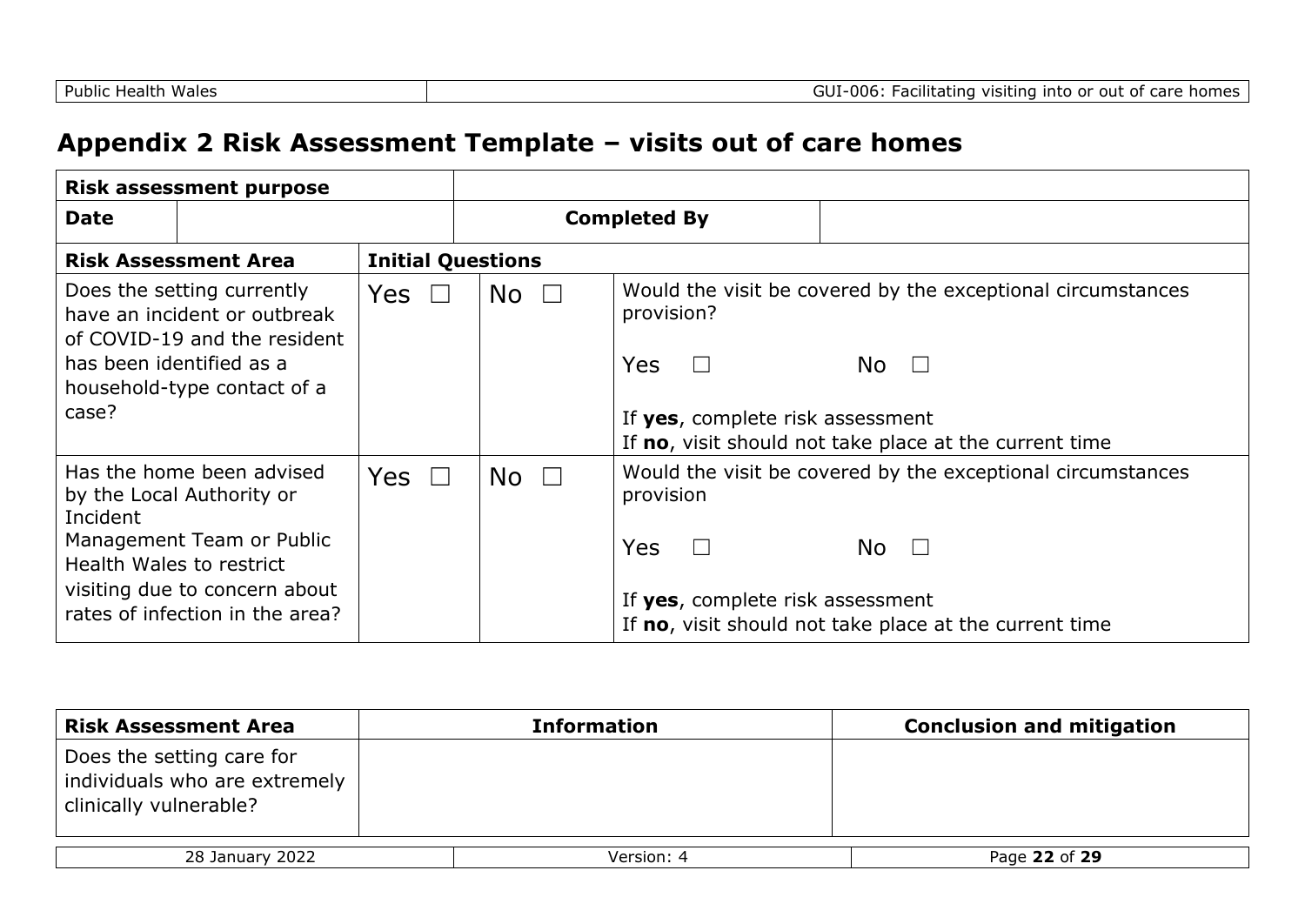| <b>Public Health Wales</b>                                                                                                                       | GUI-006: Facilitating visiting into or out of care homes |  |
|--------------------------------------------------------------------------------------------------------------------------------------------------|----------------------------------------------------------|--|
|                                                                                                                                                  |                                                          |  |
| Does the setting care for<br>individuals who may find it<br>difficult to comply with or<br>understand the control<br>measures that are in place? |                                                          |  |
| What is the purpose of the<br>proposed visit?                                                                                                    |                                                          |  |
| Who will they be visiting?                                                                                                                       |                                                          |  |
| What frequency and<br>duration of visiting is<br>proposed?                                                                                       |                                                          |  |

| 2022<br>28 <sub>1</sub><br>Tanuary | Version: | .<br>Page<br>~<br>-49<br>וט י<br>23 |
|------------------------------------|----------|-------------------------------------|
|                                    |          |                                     |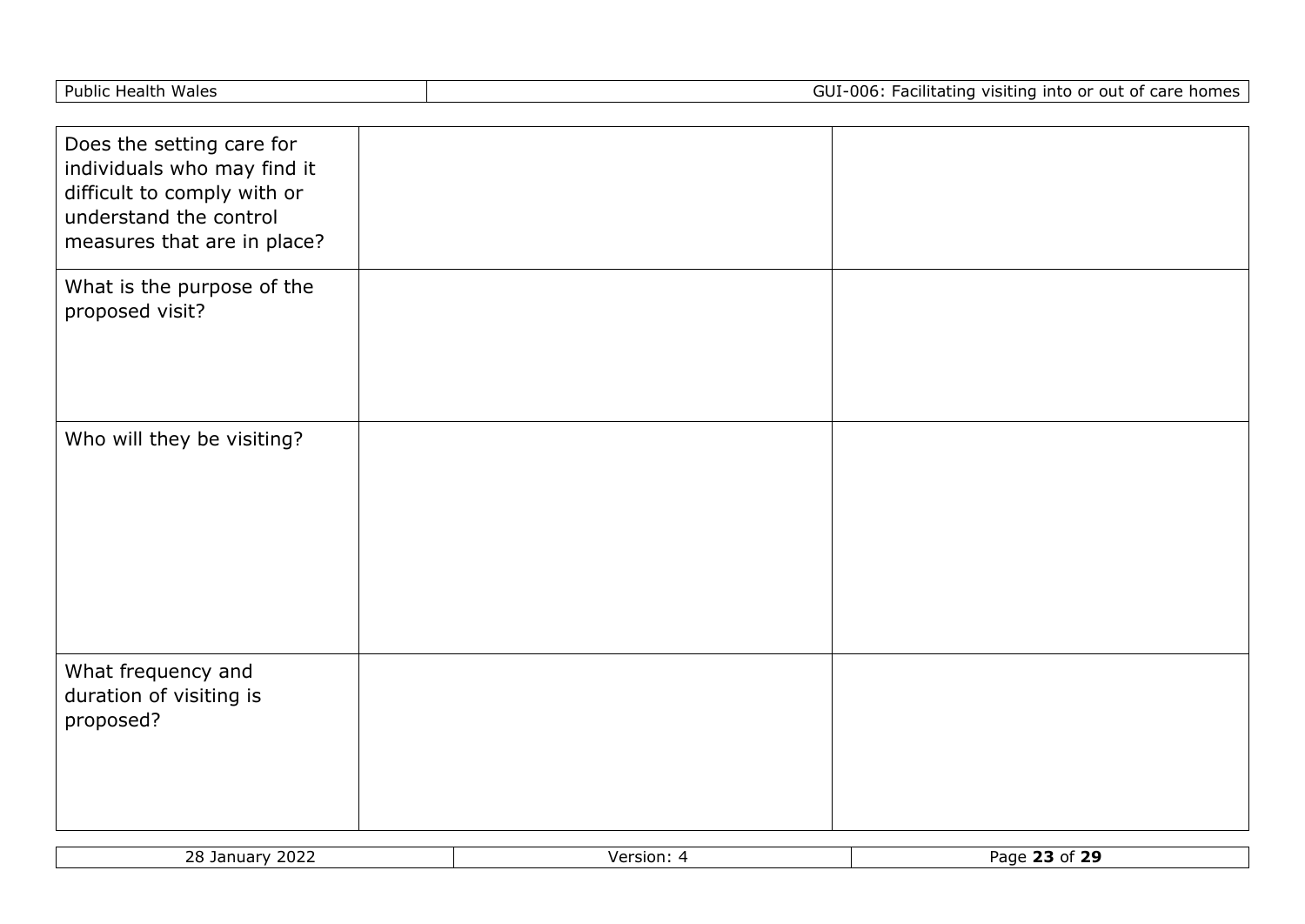| Where will the visit take<br>place?                               |  |
|-------------------------------------------------------------------|--|
| How will the resident/s travel<br>to the location?                |  |
| Will the resident need to<br>isolate on return to the<br>setting? |  |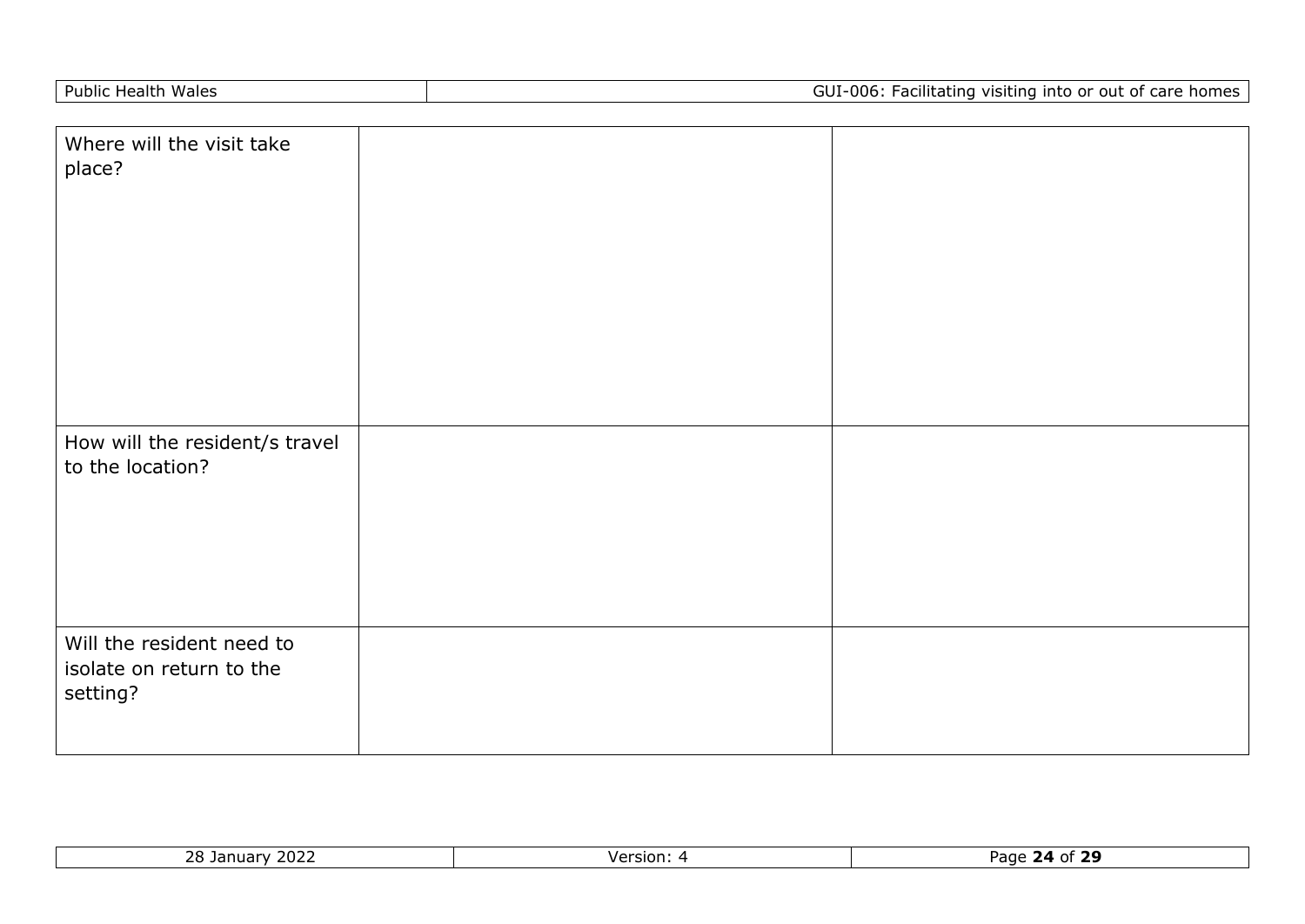## **Enabling visiting into and out of care homes – frequent scenarios**

| <b>Scenario</b>                                                                                                                                                                                                                       | arise | <b>Issues that frequently</b>                          | What is the risk and what<br>are any enabling actions                                               | Any actions on return to<br>care home if visit out    |
|---------------------------------------------------------------------------------------------------------------------------------------------------------------------------------------------------------------------------------------|-------|--------------------------------------------------------|-----------------------------------------------------------------------------------------------------|-------------------------------------------------------|
| Resident attends a hospital<br>appointment                                                                                                                                                                                            |       | Is it necessary to self-<br>isolate or test on return? | This is a visit out to a well<br>regulated premises                                                 | No requirement to self-<br>isolate or test on return  |
| Resident attends a dental<br>or optician appointment                                                                                                                                                                                  |       | Is it necessary to self-<br>isolate or test on return? | This is a visit out to a well<br>regulated premises                                                 | No requirement to self-<br>isolate or test on return  |
| The resident is going on an<br>outdoor visit such as a visit<br>to park, gardens, the<br>beach, an outdoor picnic<br>either one or two regular<br>family or friends. This visit<br>does not involve meeting<br>up with lots of people |       | Is it necessary to self-<br>isolate or test on return? | The risk of virus<br>transmission outdoors is far<br>less than indoors                              | No requirement to self-<br>isolate or test on return  |
| The resident is visiting<br>regulated premises such as<br>a café/restaurant or visiting                                                                                                                                               |       | Is it necessary to self-<br>isolate or test on return? | Cafés and other regulated<br>premises like<br>restaurants/shops should<br>have measures in place to | No requirement to self-<br>isolate or test on return. |
| 28 January 2022                                                                                                                                                                                                                       |       |                                                        | Version: 4                                                                                          | Page 25 of 29                                         |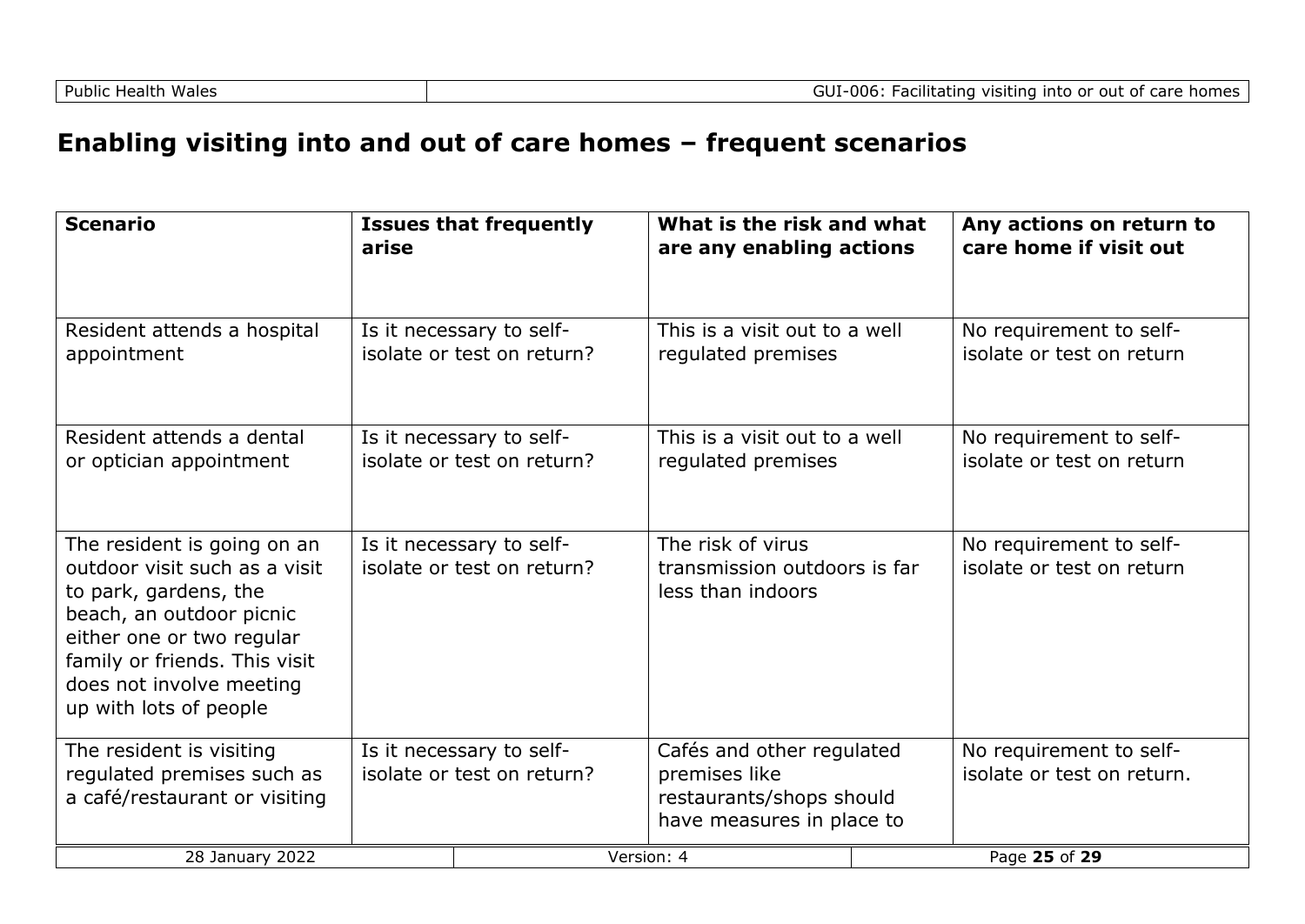|  | <b>Public Health Wales</b> |
|--|----------------------------|
|  |                            |

GUI-006: Facilitating visiting into or out of care homes

| retail shops with one or two<br>regular family or friends.                                            |                                                                                                | reduce risk of virus<br>transmission. Resident<br>should be advised to avoid<br>overcrowded, poorly<br>ventilated premises as a<br>precaution                                                                                                                        |                                                                                                                                                                                                                                         |
|-------------------------------------------------------------------------------------------------------|------------------------------------------------------------------------------------------------|----------------------------------------------------------------------------------------------------------------------------------------------------------------------------------------------------------------------------------------------------------------------|-----------------------------------------------------------------------------------------------------------------------------------------------------------------------------------------------------------------------------------------|
| A resident wants to spend<br>the weekend with family in<br>their home                                 | Is it necessary to self-<br>isolate or test on return?                                         | With the vigilance of the<br>family in ensuring that the<br>risk of exposure to the<br>resident is kept to a<br>minimum by avoiding large<br>family gatherings indoors<br>and avoiding contact with<br>potentially infectious<br>individuals the risk can be<br>low. | No requirement to self-<br>isolate or test on return.                                                                                                                                                                                   |
| The resident wants to go on<br>an organised coach trip for<br>the day with a friend/family<br>member. | Is it necessary to self-<br>isolate or test on return?<br>What is the risk to the<br>resident? | Longer journeys could<br>present an increased risk of<br>viral transmission but this<br>will also be dependent on<br>mitigations such as<br>ventilation, the use of face<br>coverings.                                                                               | No requirement to self-<br>isolate or test on return.<br>If there is concern that<br>either the coach company<br>or the final destination did<br>not have measures in place<br>to reduce transmission the<br>resident and the care home |

| 2022<br>$\sim$ $\sim$<br>.<br>ianuar<br>ـ ب | Version: | ີ 20<br>Page<br>Ωt |
|---------------------------------------------|----------|--------------------|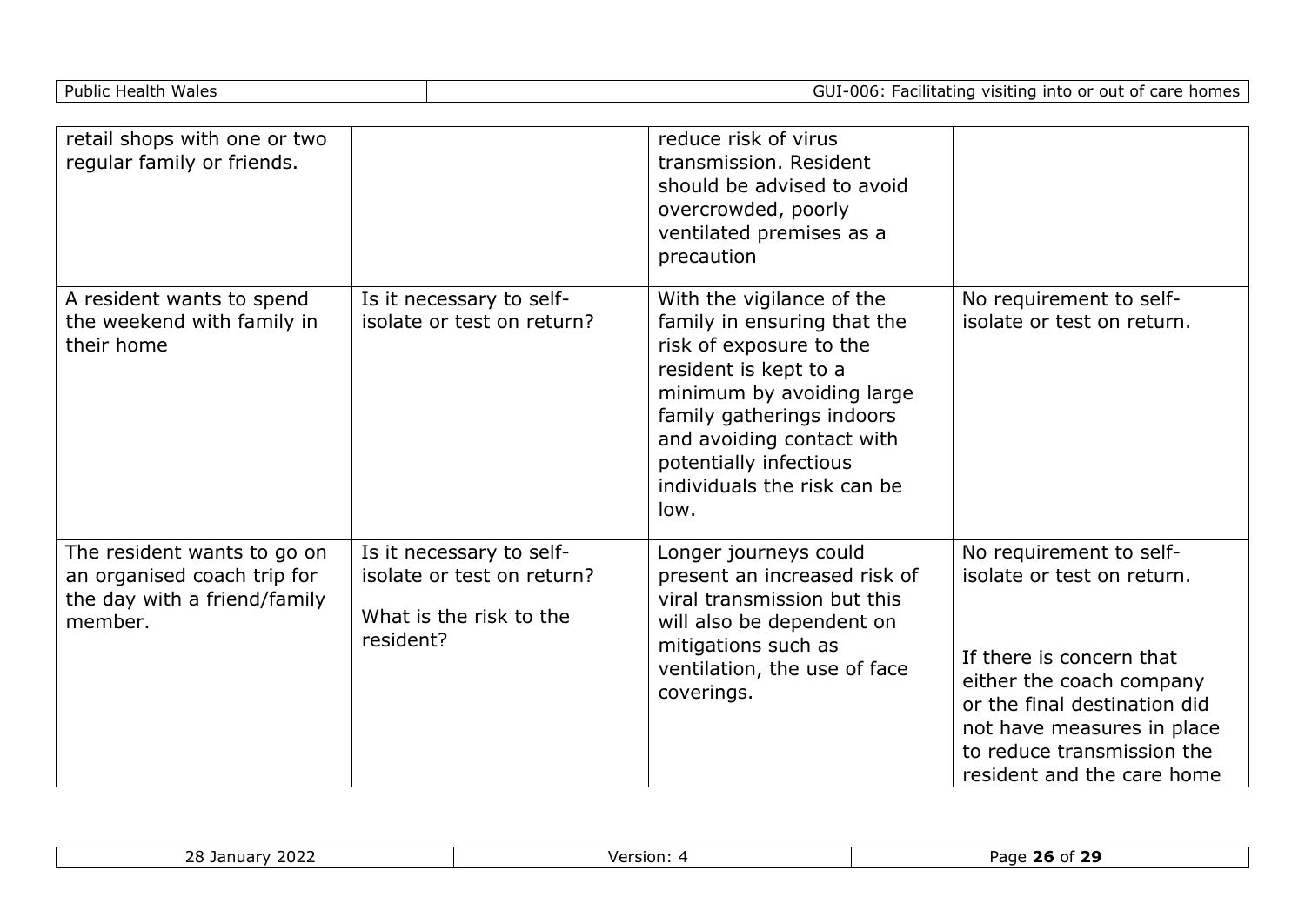|                                                                                             |                                                                                                                                     |                                                                                                                                                                                                                                                                                                                                                        | may want to be vigilant to<br>emerging symptoms                                                                                                                                                                                                                                  |
|---------------------------------------------------------------------------------------------|-------------------------------------------------------------------------------------------------------------------------------------|--------------------------------------------------------------------------------------------------------------------------------------------------------------------------------------------------------------------------------------------------------------------------------------------------------------------------------------------------------|----------------------------------------------------------------------------------------------------------------------------------------------------------------------------------------------------------------------------------------------------------------------------------|
| The resident wants to<br>attend a wedding/ party/<br>funeral                                | What is the risk if the<br>resident attends and should<br>they attend will it be<br>necessary to self-isolate to<br>test on return? | Large gatherings,<br>particularly indoors,<br>increases the risk of virus<br>transmission.<br>The risk will be greater if the<br>resident is not vaccinated.                                                                                                                                                                                           | If there is concern that<br>reasonable measures to<br>reduce transmission are not<br>in place the resident on<br>return could follow<br>guidance for a contact of a<br>case and be asked to<br>comply with the guidance<br>(no isolation required but<br>LFT testing for 7 days) |
| An individual from the<br>community requires respite<br>care but cannot tolerate<br>testing | Can the individual avail of<br>the respite care in the<br>absence of a pre-admission<br>test?                                       | Respite care is a critical<br>support for both individuals<br>and their families and should<br>be facilitated. If the<br>individual requiring respite<br>cannot be tested, household<br>contacts could have an LFT<br>on the day of admission to<br>provide some assurance that<br>no one in the household is<br>infectious on the day of<br>admission | No requirement to self-<br>isolate or test on return                                                                                                                                                                                                                             |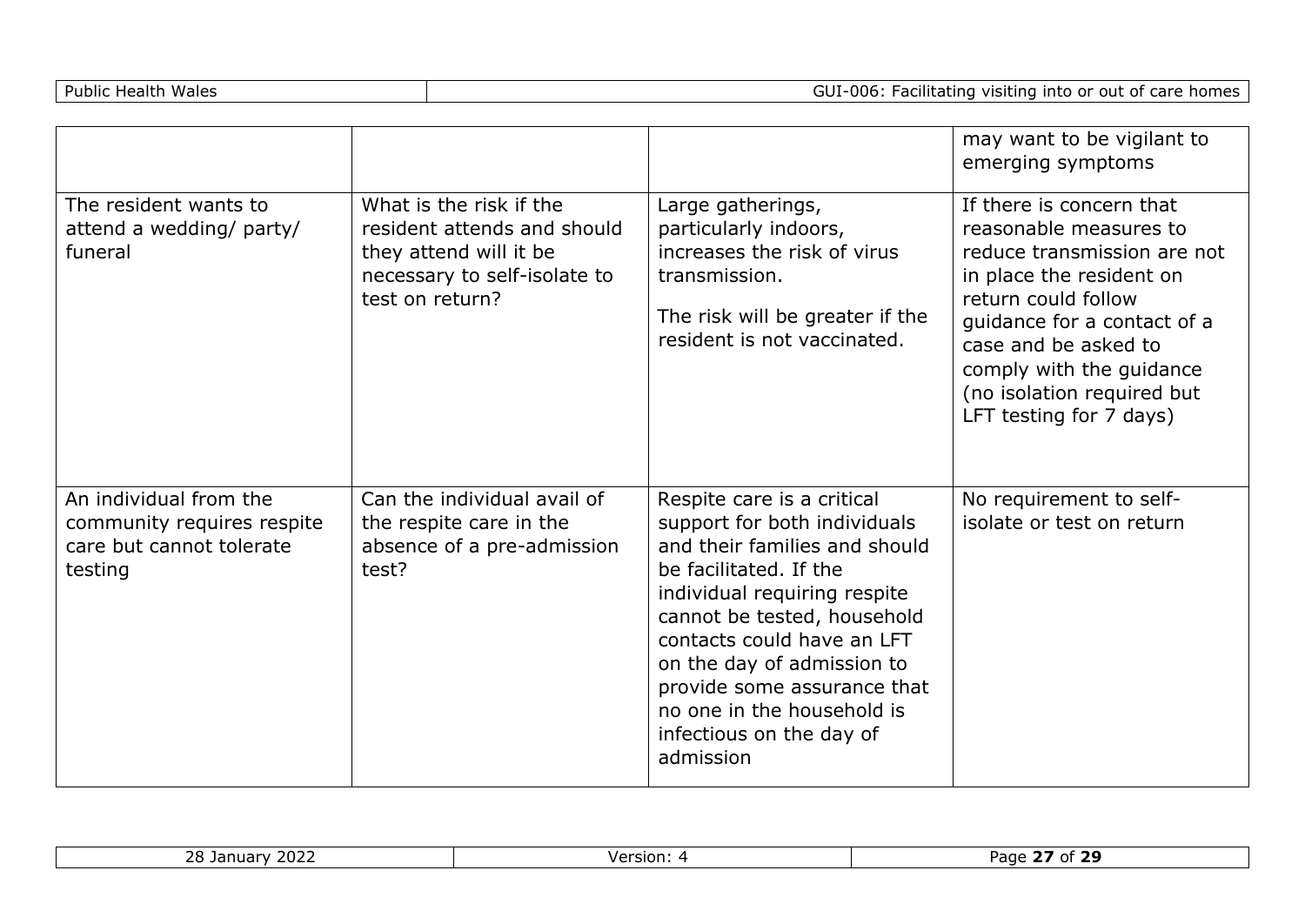|--|

| An adult with learning<br>difficulties wants to go<br>home for weekends but<br>cannot tolerate testing for<br>Covid-19 | Can these weekend visits<br>continue | These visits are important<br>for both the resident and<br>family and it is important to<br>work with the family to<br>minimise risk as it is with<br>any home visit or over night<br>stay | No requirement to self-<br>isolate or test on return |
|------------------------------------------------------------------------------------------------------------------------|--------------------------------------|--------------------------------------------------------------------------------------------------------------------------------------------------------------------------------------------|------------------------------------------------------|
|                                                                                                                        |                                      |                                                                                                                                                                                            |                                                      |

| $\sim$ $\sim$ $\sim$<br>$\sim$ $\sim$<br>Tani<br>ZUZZ | . Version | --<br>Pane<br>20 |
|-------------------------------------------------------|-----------|------------------|
|                                                       |           |                  |